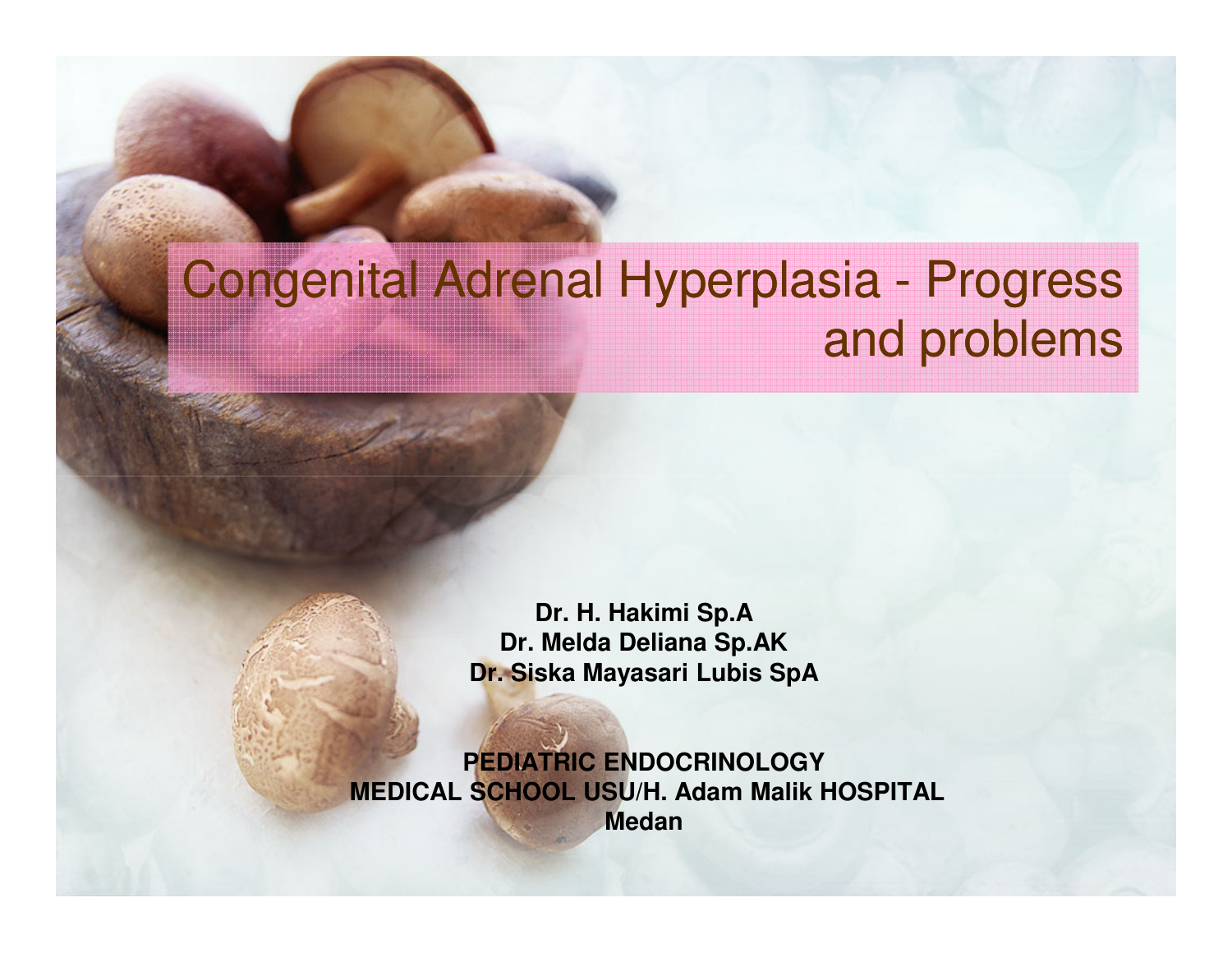

## **Objectives**

- Describe the problems of CAH
- •Describe the current situation in Indonesia
- Conclusion

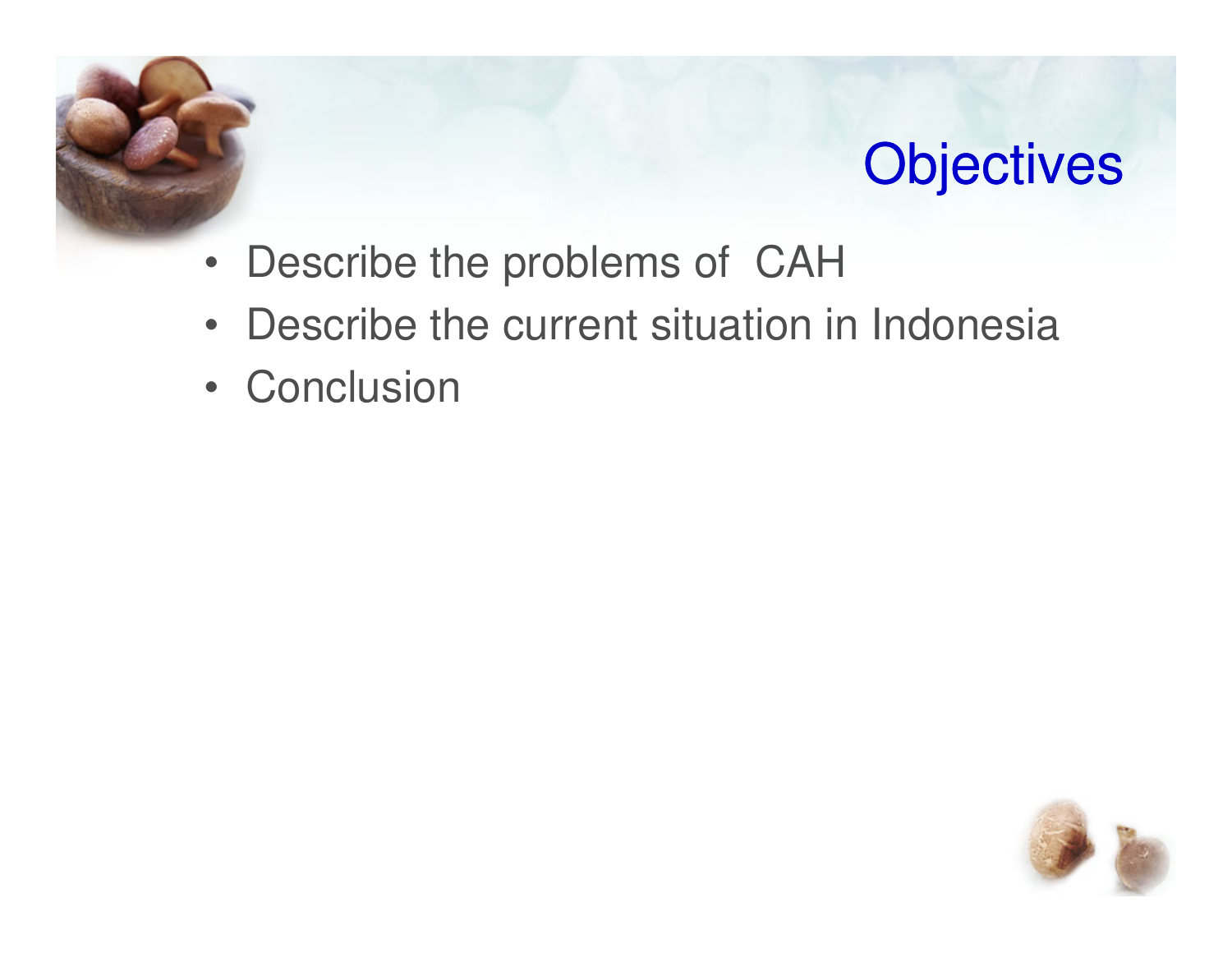## Epidemiology

- •Incidence 1:15000 (global)
- Autosomal recessive
- most common cause of
	- **ambiguous genitalia**
	- **female pseudohermaphroditism (FPH)**
- Clinical manifestation
	- Claeeir Lealt Ineinn **Classic (salt losing and simple virilising)**
	- **Non-classic (late onset)**

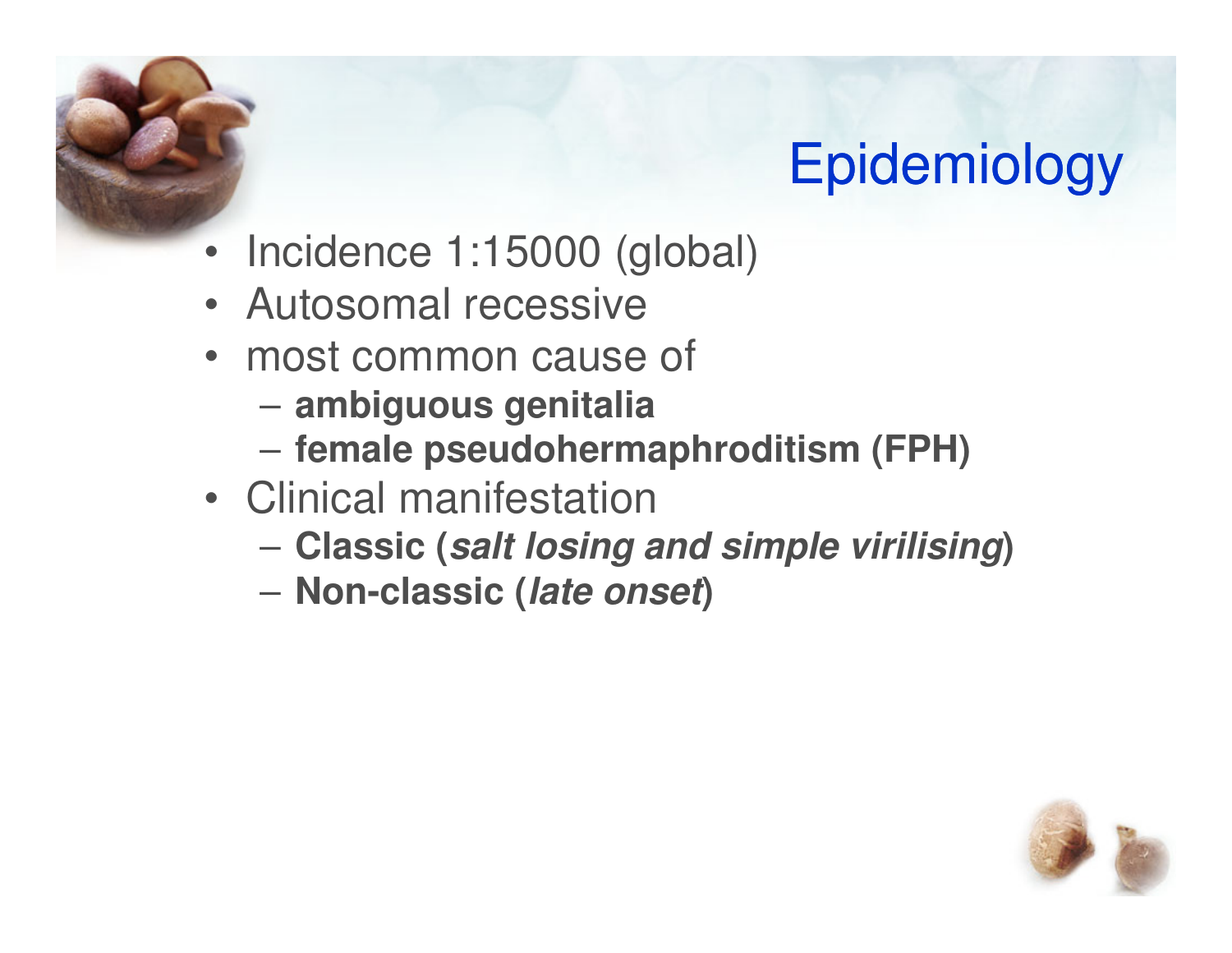## Ambiguous Genitalia - Infant



Rugation ("scrotalization") of the labia majora and clitoromegaly are evident in a newborn gril with documented wrilizing CAH resulting from 21-hydroxylase deficiency (left). Another newborn with the same condition exhibit and clitoromegaly (right).

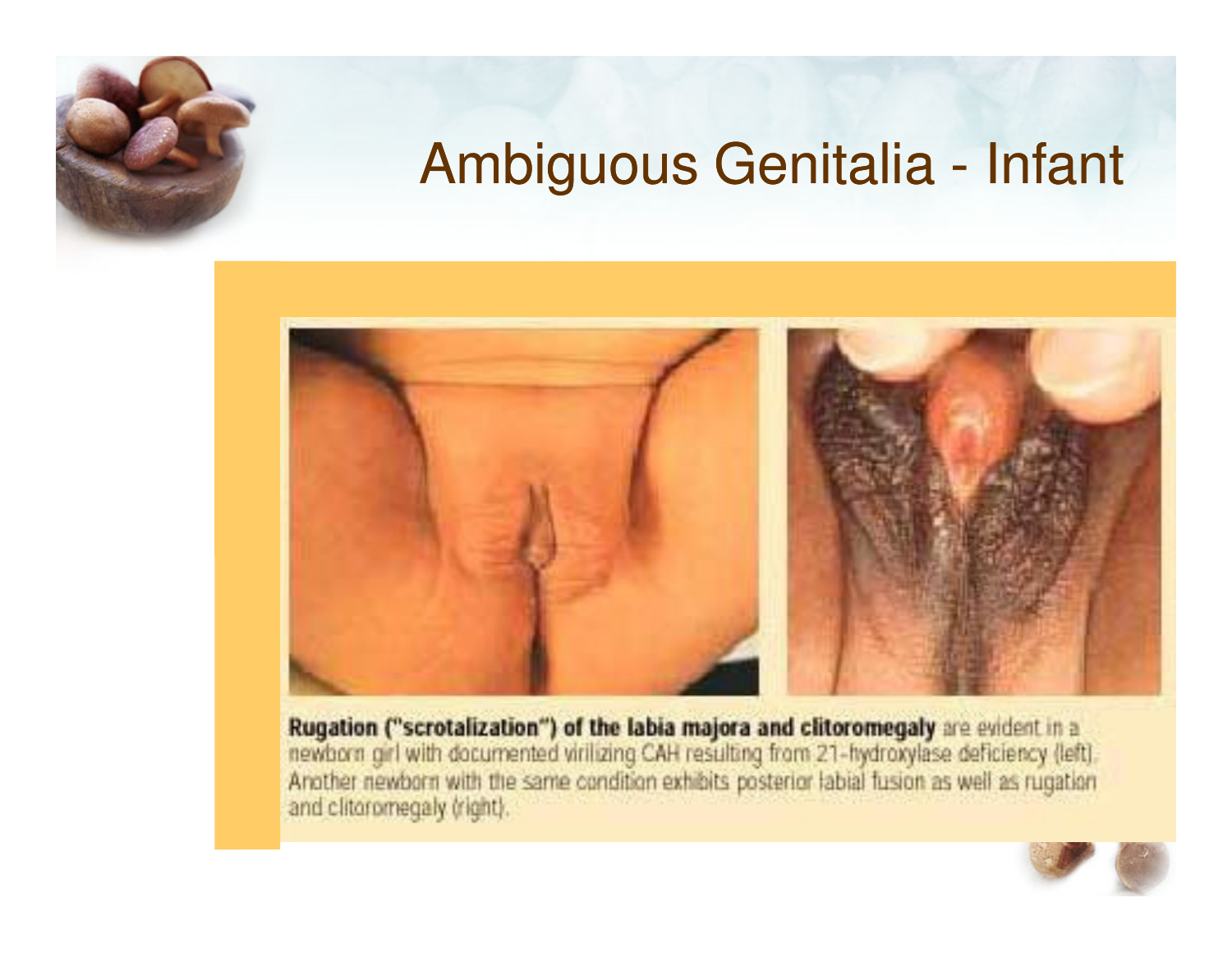#### Heterosexual Precocity

- •46, XX
- Early signs of puberty
- Virilism
	- $\rightarrow$  CAH



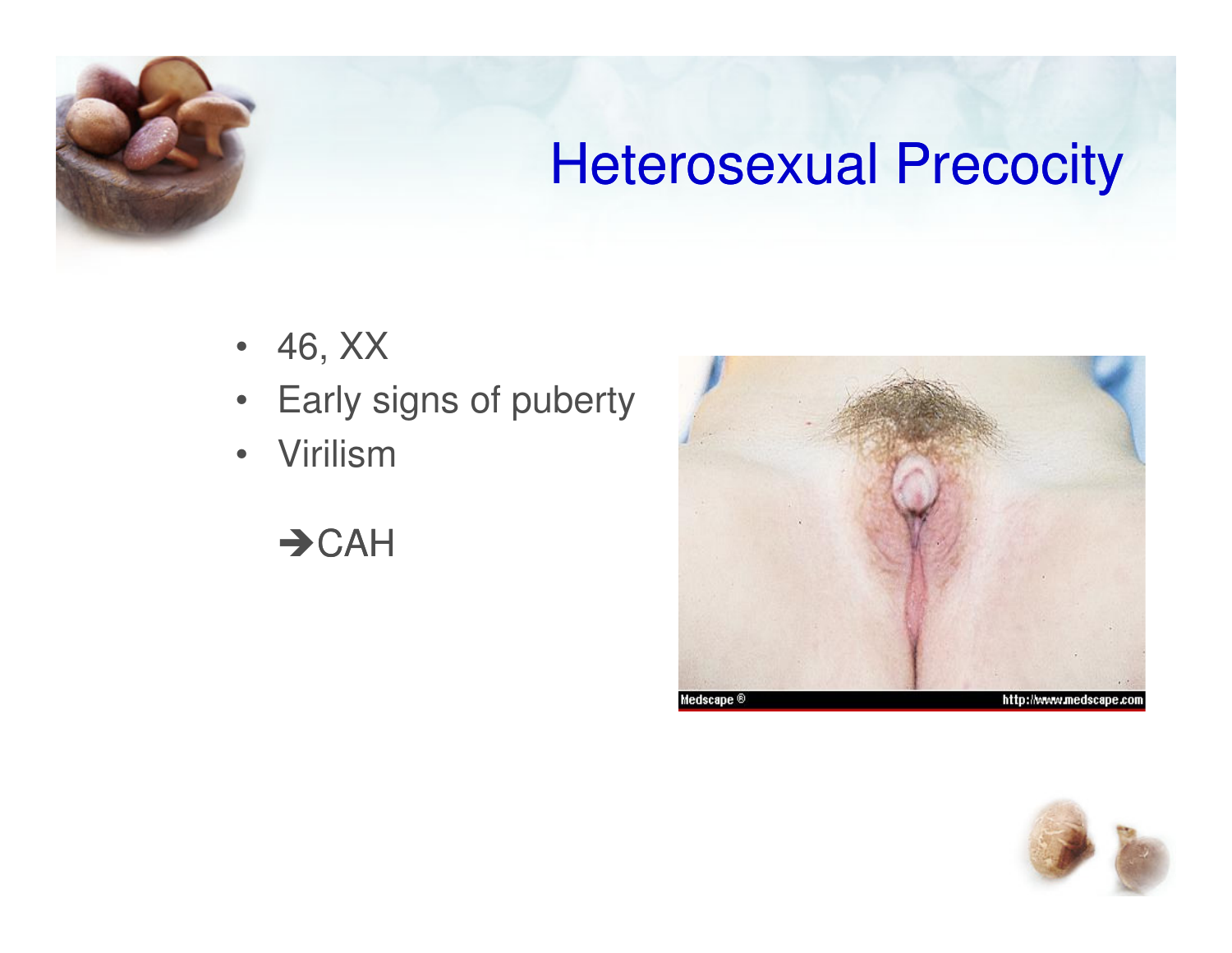

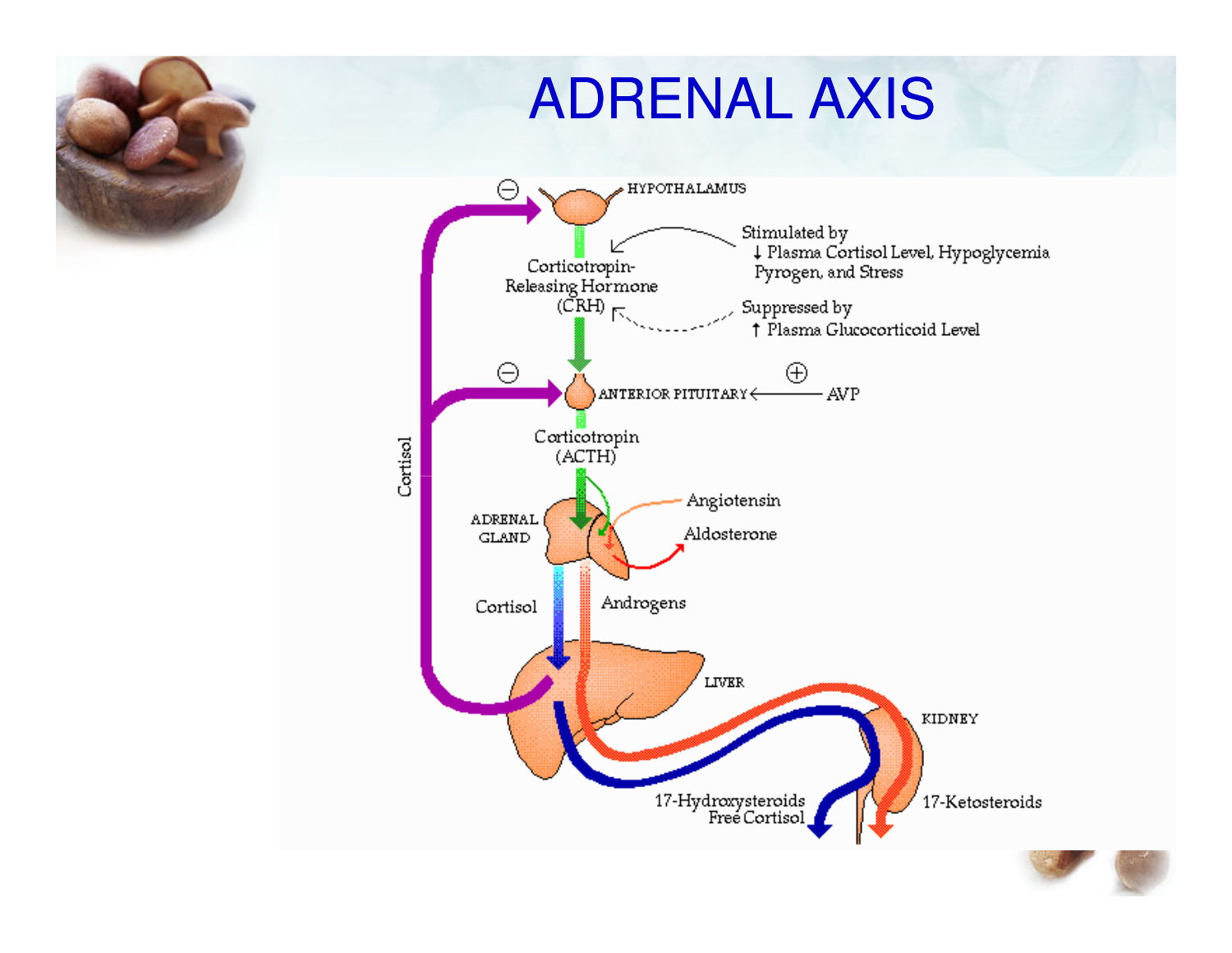## Adrenal steroid enzymes

| <b>Enzyme</b>                               | <b>Location</b>              | <b>Chromosome</b>                      |
|---------------------------------------------|------------------------------|----------------------------------------|
| OP450scc                                    | <b>Mitochondria</b>          | 15q23-24 (CYPscc)                      |
| <b>@P450c17</b>                             | <b>Endoplasmic reticulum</b> | 10 (CYP17)                             |
| $\bigcirc$ 3 $\beta$ HSD                    | <b>Endoplasmic reticulum</b> | 1p11-13                                |
| <b>@P450c21</b>                             | <b>Endoplasmic reticulum</b> | 6p21.3 (CYP21B)                        |
| $\Theta$ P450c11 $\beta$<br><b>SP450c18</b> | <b>Mitochondria</b>          | 8q21-22 (CYP11B1)<br>8q21-22 (CYP11B2) |

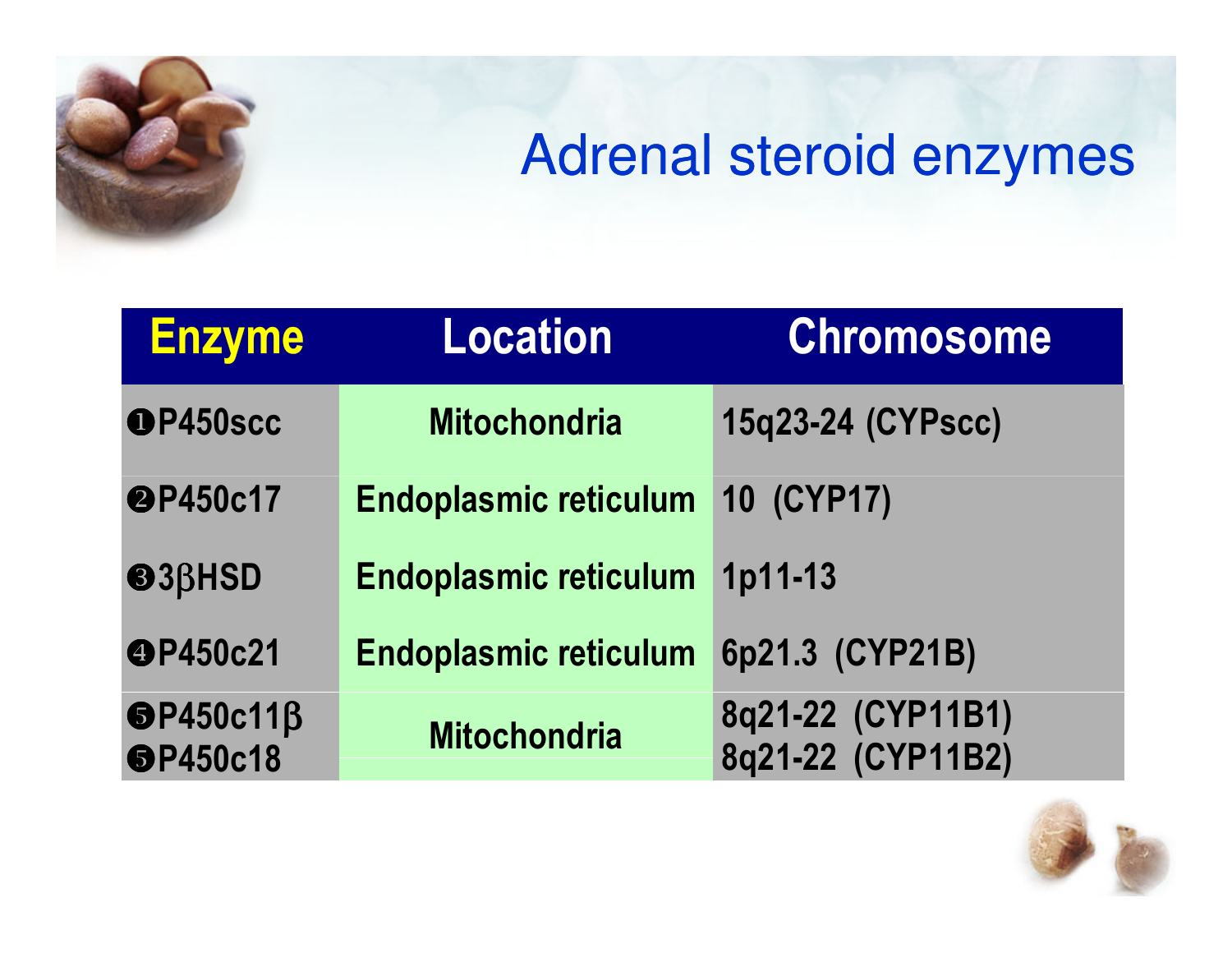

#### Adrenal steroid synthesis

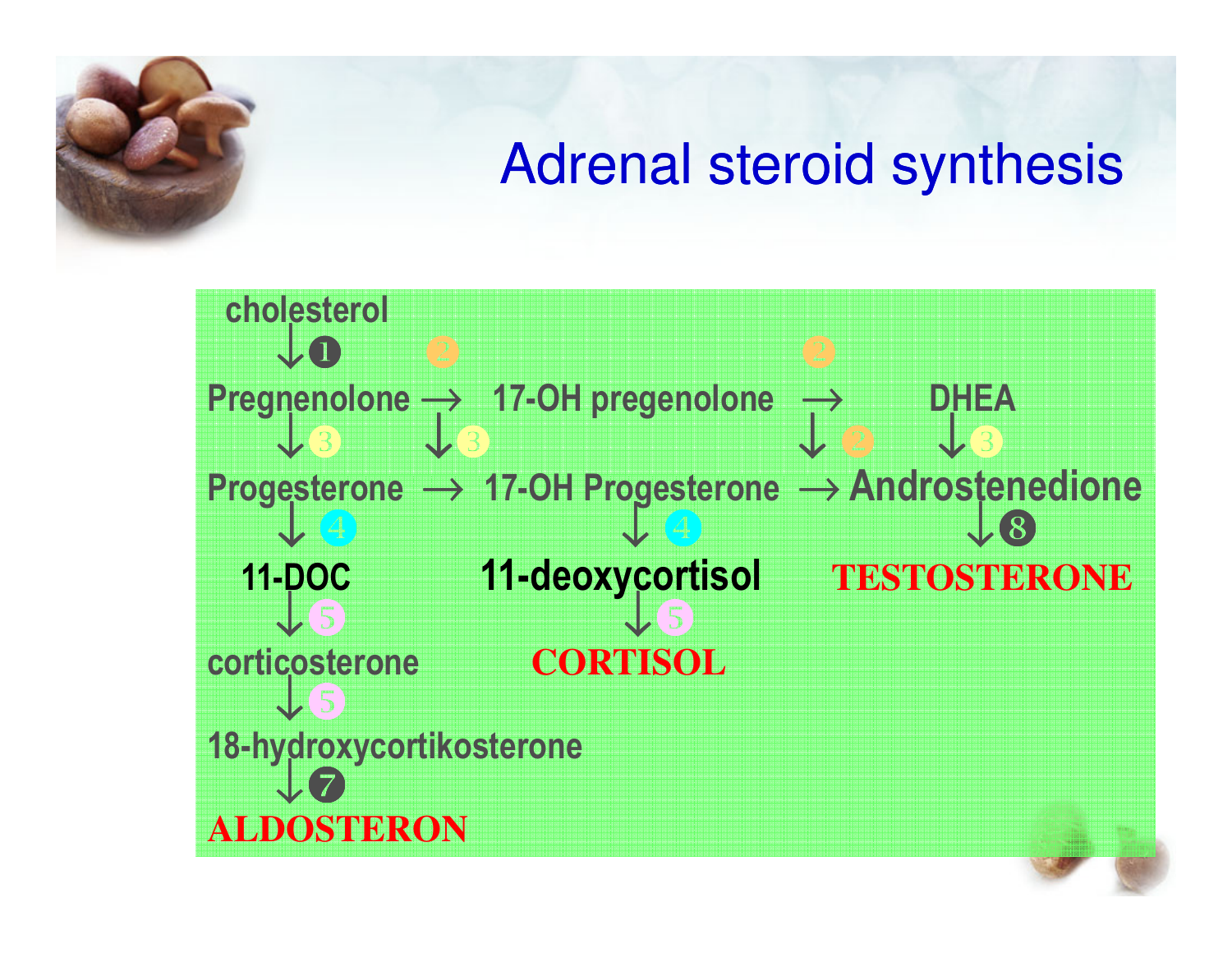

#### CYP21 deficiency

cholesterol $\sqrt{1}$  - - Pregnenolone → 17-OH pregnenolone <sup>→</sup> DHEA <sup>↓</sup> $\begin{array}{lll} \textcircled{\scriptsize 8} & \textcolor{red}{\downarrow \textcolor{red}{\textcircled{\scriptsize 8}}} & \textcolor{red}{\downarrow \textcolor{red}{\textcircled{\scriptsize 2}}} \\ \textup{there are:} & \textcolor{red}{\uparrow \textcolor{red}{\textcircled{\scriptsize 1}}} & \textcolor{red}{\uparrow \textcolor{red}{\textcircled{\scriptsize 1}}} & \textcolor{red}{\downarrow \textcolor{red}{\textcircled{\scriptsize 2}}} \\ \textup{there are:} & \textcolor{red}{\uparrow \textcolor{red}{\textcircled{\scriptsize 1}}} & \textcolor{red}{\uparrow \textcolor{red}{\textcircled{\scriptsize 1}}} & \$  $\overrightarrow{P}$  DHEA Progesterone → <sup>17</sup> -OH Progesterone OH → Androstenedione <sup>↓</sup> $\sqrt{4}$  <sup>↓</sup> <sup>↓</sup> 11-DOC 11-deoxycortisol **TESTOSTERONE**↓S<br>coste rone CORTISOL Corticoste rone **CORTISOL** $\sqrt{5}$ 18-hydroxycortikosterone $\sqrt{2}$ **ALDOSTERON**

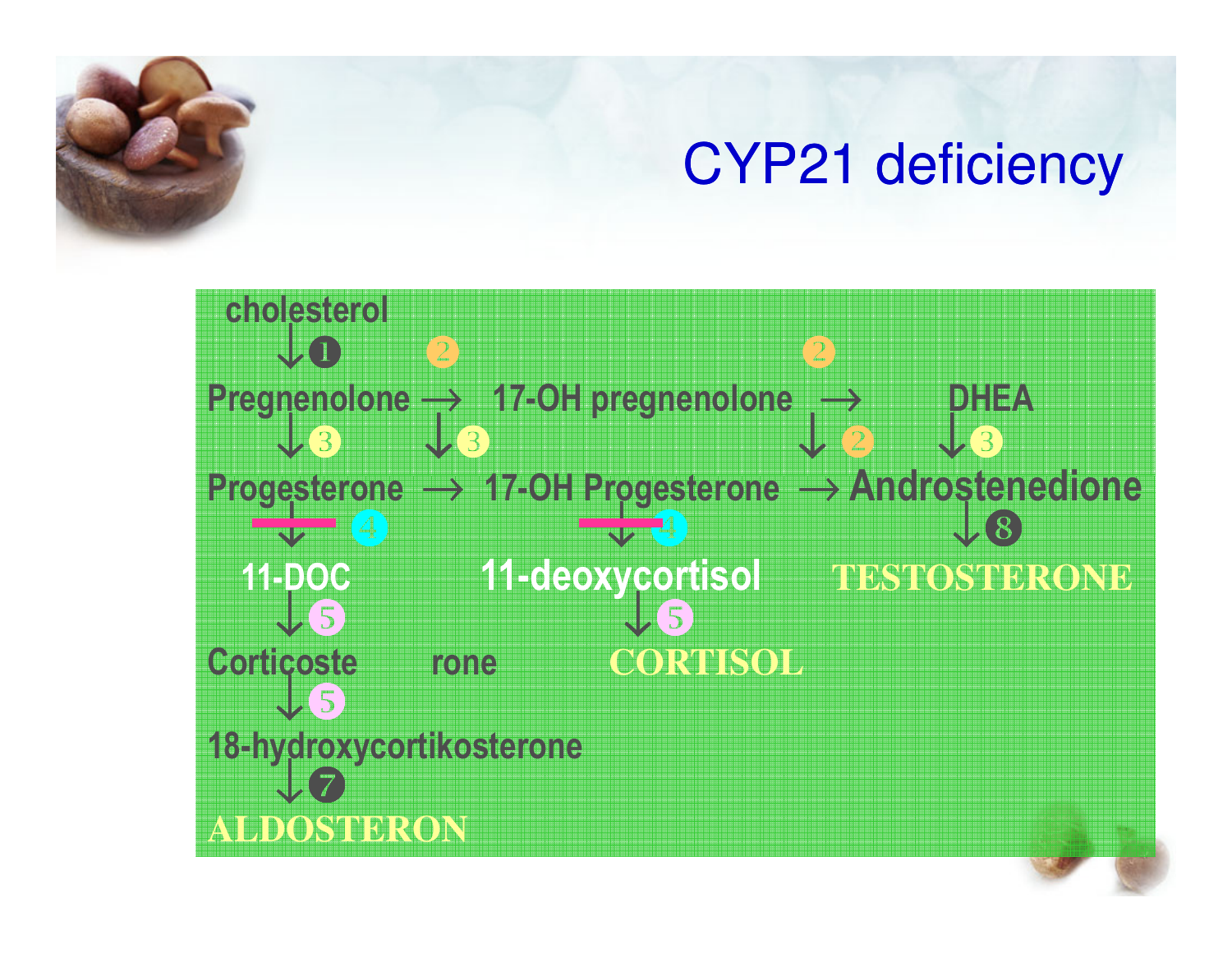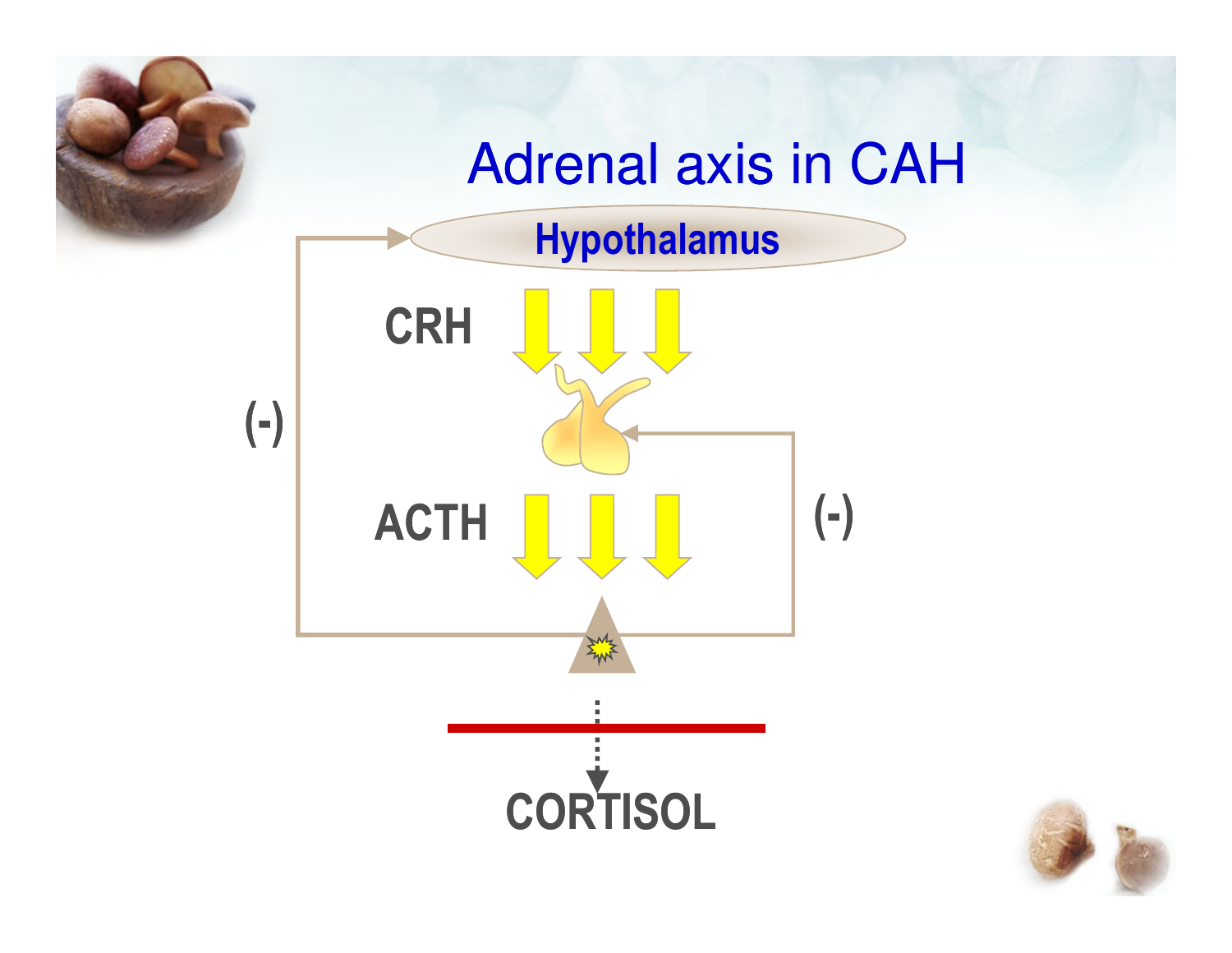

## Mechanism of disease

- • enzyme defect **of the adrenal cortex** <sup>→</sup> **disruption in steroid biosynthesis** → **cortisol deficiency** <sup>→</sup> **Addison crisis prone**
- **compensatory increase of androgen secretion** <sup>→</sup> $\bullet$ **virilisation**
- **mineralocorticoid arm affected** →**decrease aldosterone** → **electrolyte imbalance (sodium loss)**
- **decrease androgen secretion** <sup>→</sup> **undervirilised male**
- **increased deoxycorticosterone production** <sup>→</sup>•**hypertension**

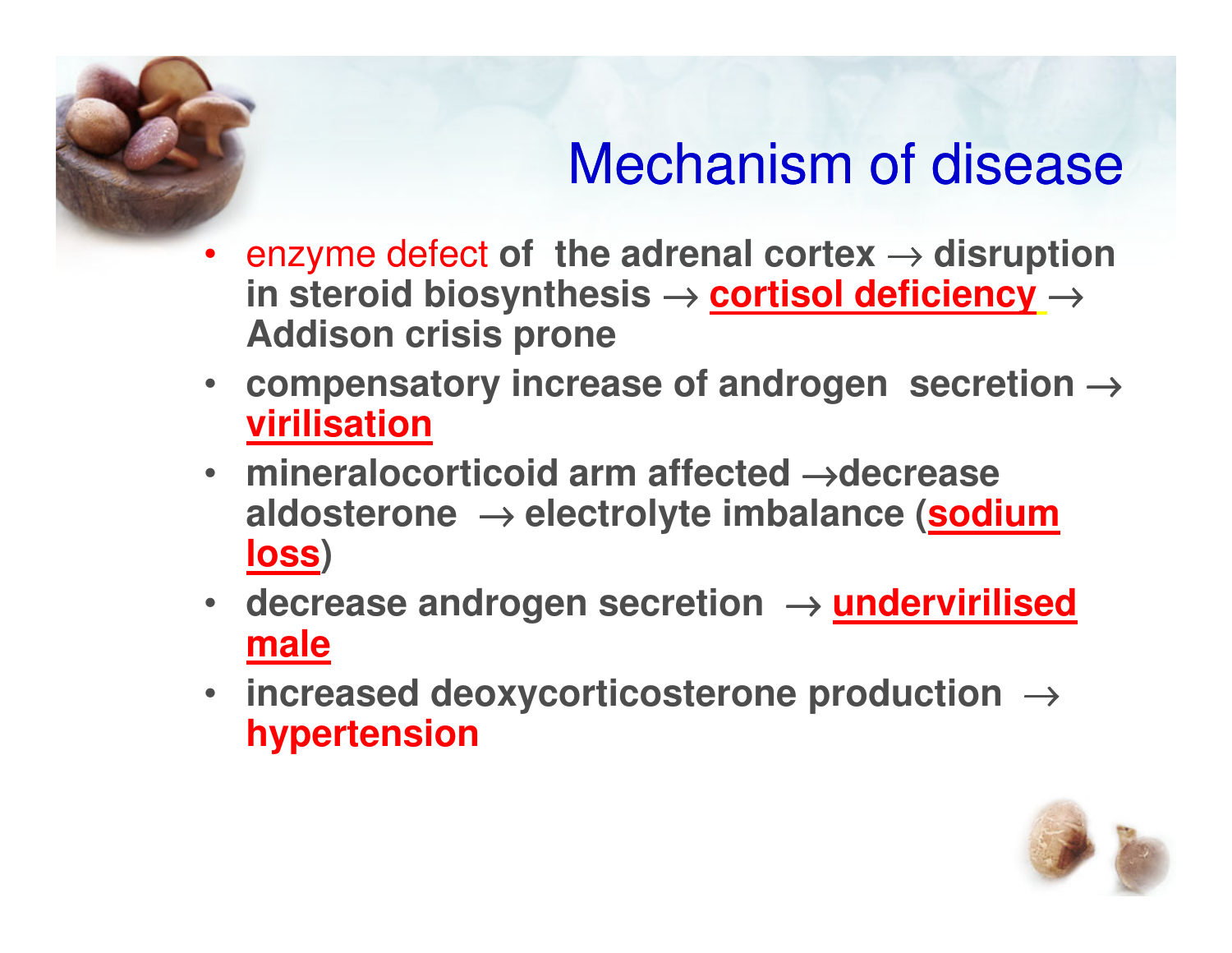#### Clinical Manifestations

| <b>Enzyme</b><br>defect | <b>MPH</b>     | <b>FPH</b>     | <b>Salt</b><br><b>losing</b> | <b>Hyper</b><br>tension |
|-------------------------|----------------|----------------|------------------------------|-------------------------|
| P450scc                 |                | $\blacksquare$ |                              |                         |
| CYP21                   | $\blacksquare$ |                |                              | $\blacksquare$          |
| CYP11                   | $\blacksquare$ |                |                              |                         |
| 3BHSD                   |                | ╈              |                              | $\blacksquare$          |
| CYP17                   |                | $\blacksquare$ | $\blacksquare$               |                         |

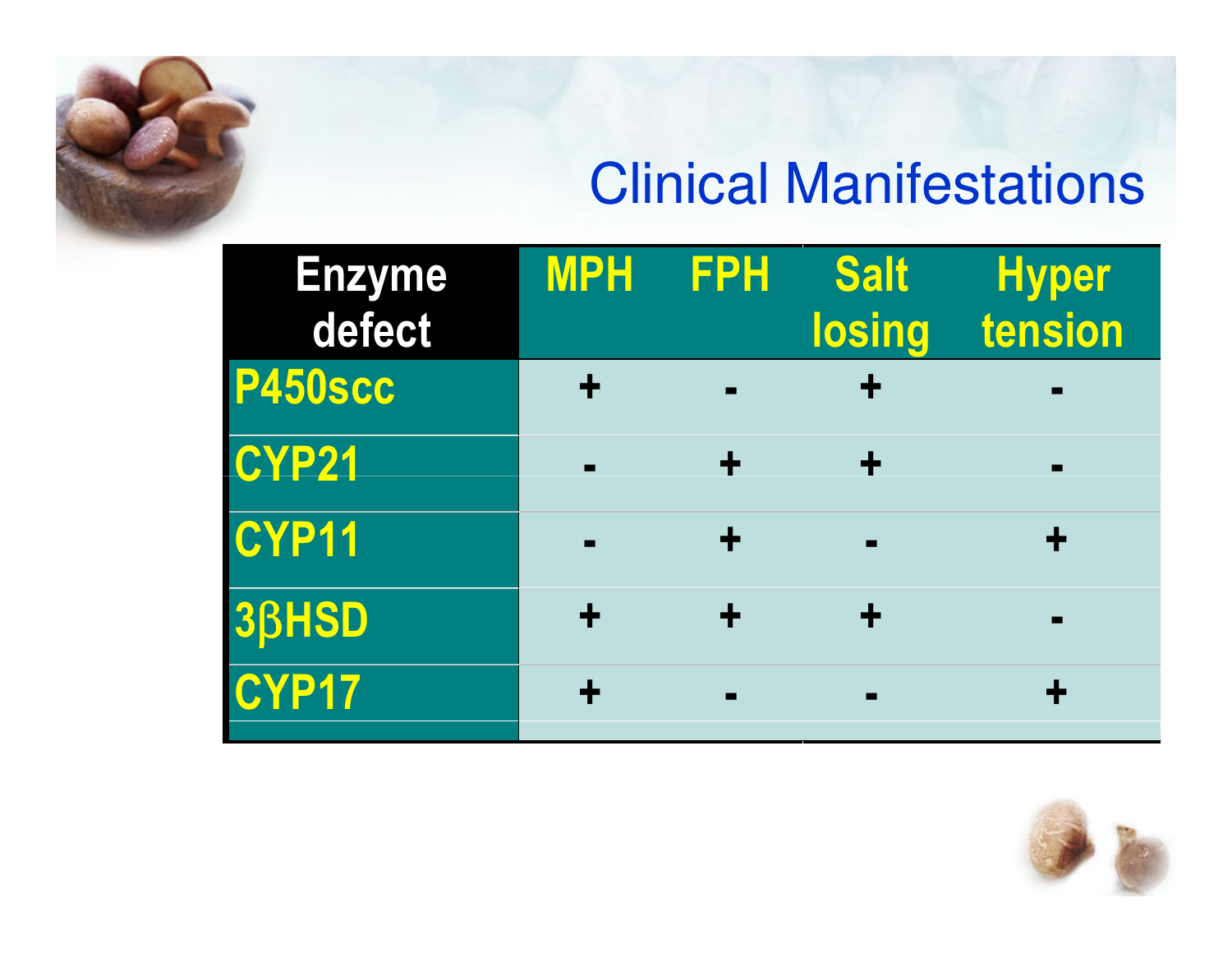

# Classification -Salt Wasting

- Enzyme activity 0-1%
- life-threatening metabolic crisis
	- –**presenting in the first weeks after birth**
	- $\mathcal{L}_{\mathcal{A}}$  , where  $\mathcal{L}_{\mathcal{A}}$  is the set of the set of the set of the set of the set of the set of the set of the set of the set of the set of the set of the set of the set of the set of the set of the set of the **salt-loss (hyponatremia) and hyperkalemia**
	- **dehydration and shock**
- failure to thrive
- ambiguous genitalia in females but not in males.

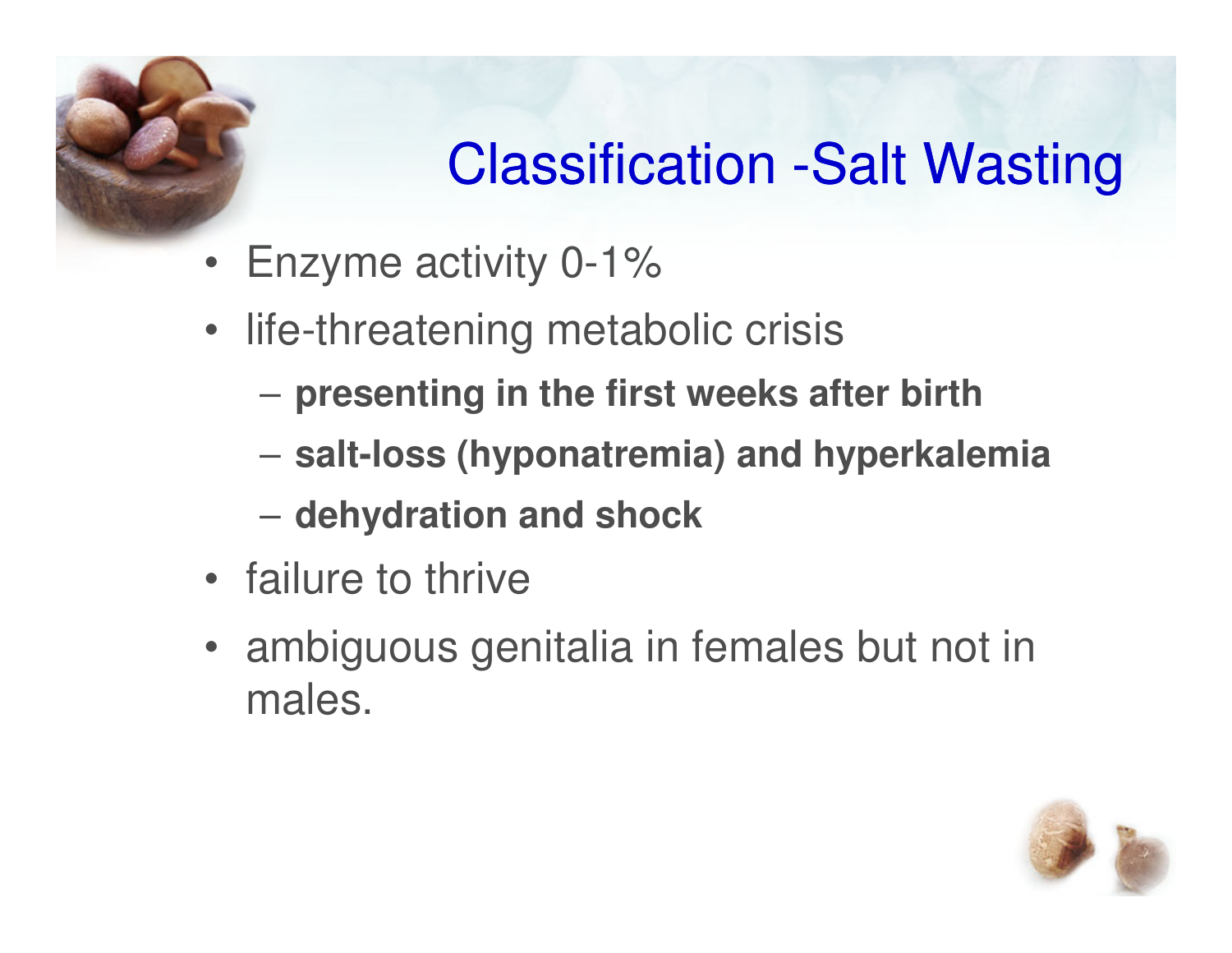# **Classification -Simple Virilizing**

- Enzyme activity 1-2%
- Clinical
	- – **Precocious puberty - gonadotropin independent**
		- female: heterosexual variable degree of clitoris hypertrophy and posterior labial fusion
		- male : isosexual
	- –**Without salt wasting**

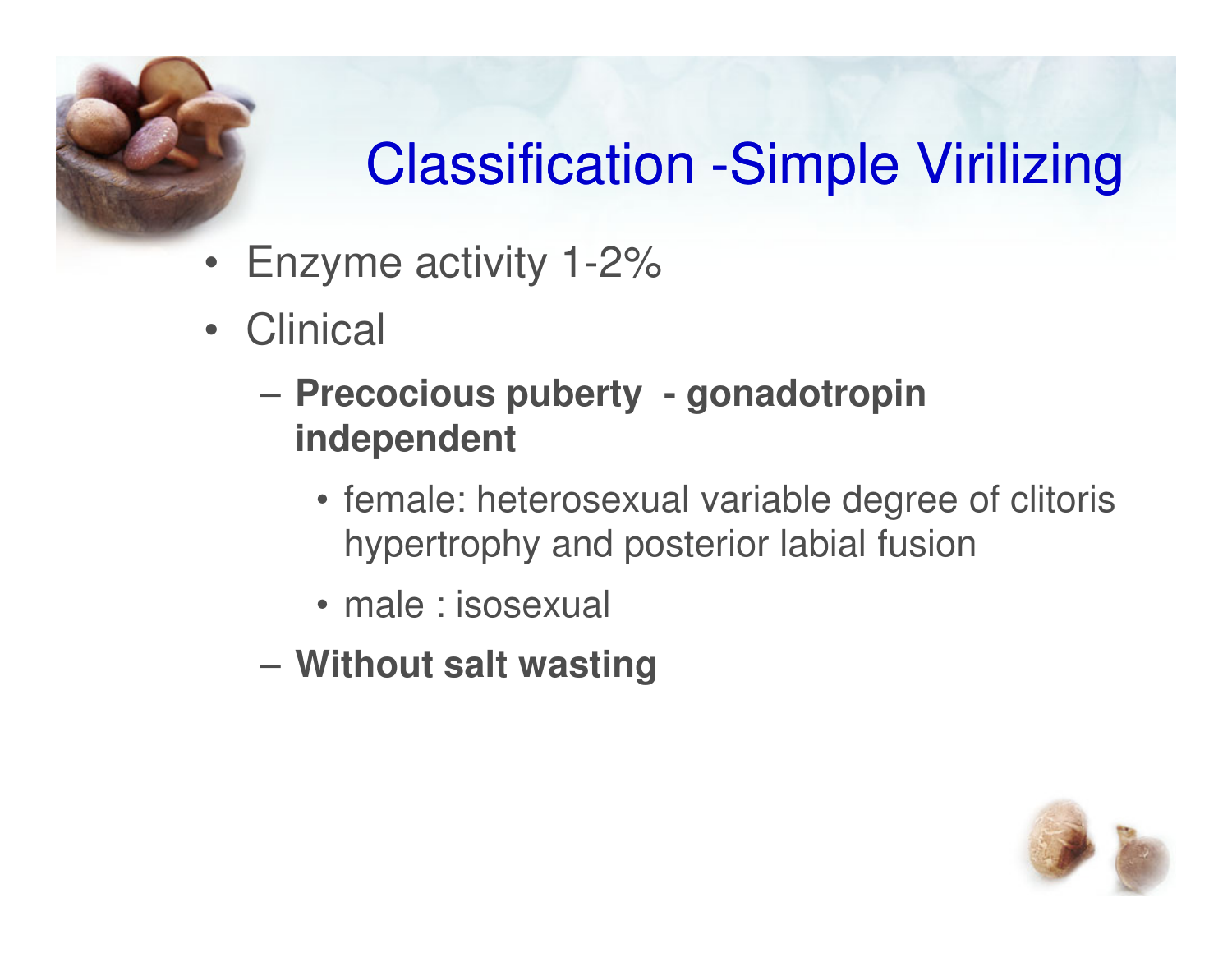

# Classification-Non classical

- Enzyme activity 20-50%
- rarely diagnosed before puberty  $\bullet$
- $\bullet$ hirsutism: CYP21 9%; 3βHSD 17%; CYP11 6.5%
- premature adrenarche/pubarche: CYP21 6.6%;  $\bullet$ 3βHSD: 10%
- Intersex male: 46,XY female
- $\bullet$ hypertension in children and young adults

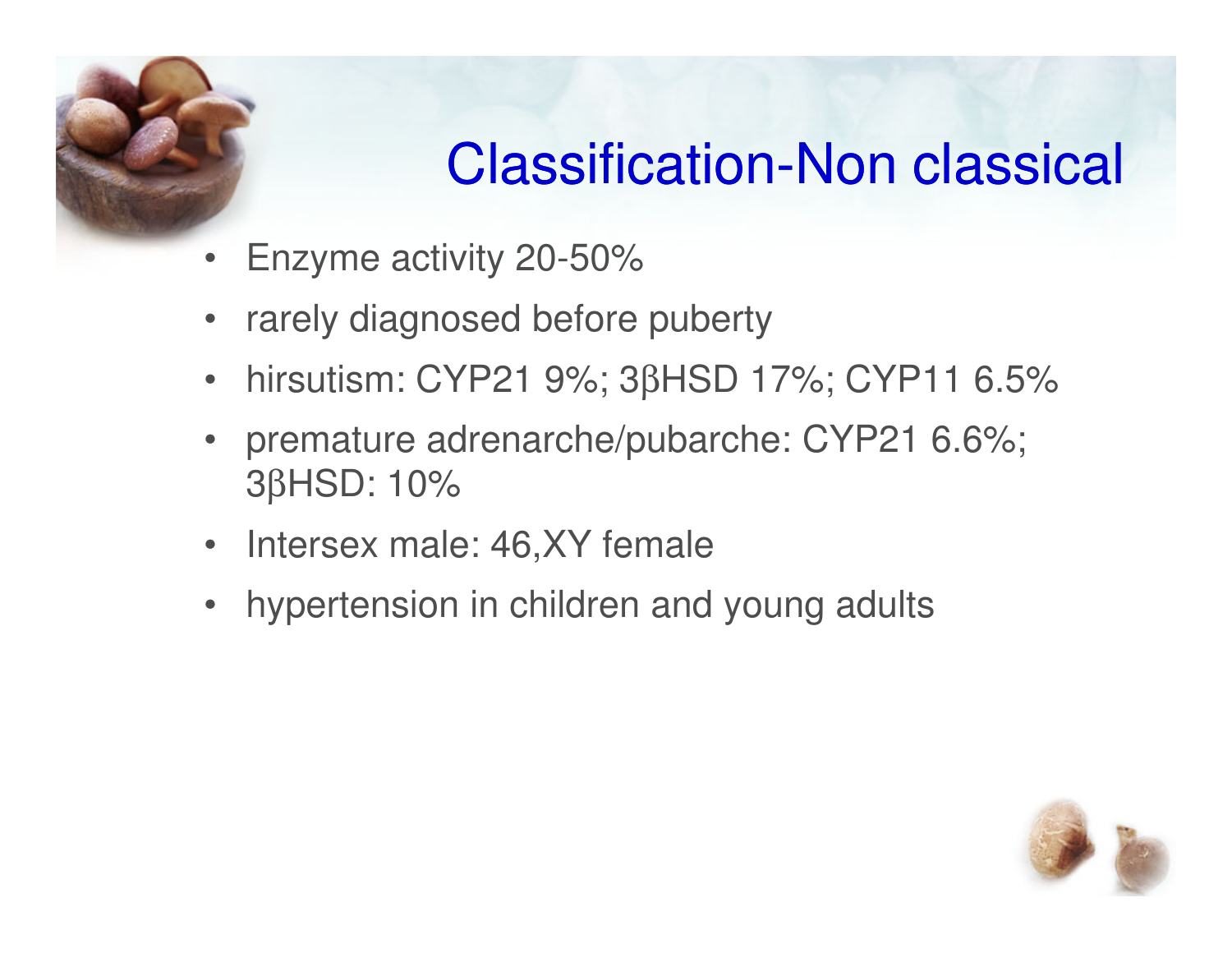## Mutations in CYP21 classic CAH

|                      |          | <b>Mutation Location Frequency</b> |  |
|----------------------|----------|------------------------------------|--|
|                      |          | $( \%$                             |  |
| Deletion             | CYP21    | $25 - 30$                          |  |
| Pro30Leu             | Exon 1   | $5 - 10$                           |  |
| $A(C)$ 656G          | Intron 2 | $20 - 25$                          |  |
| <b>E8bp</b>          | Exon 3   | $5 - 10$                           |  |
| <b>Ile172Asn</b>     | Exon 4   | $5 - 10$                           |  |
| <b>Exon6 cluster</b> | Exon 6   | $5 - 10$                           |  |
| Val281Leu            | Exon 7   | $5 - 10$                           |  |
| $1757 + T$           | Exon 7   | < 5                                |  |
| GIn318Stop           | Exon 8   | $5 - 10$                           |  |
| Arg356Trp            | Exon 8   | 10                                 |  |

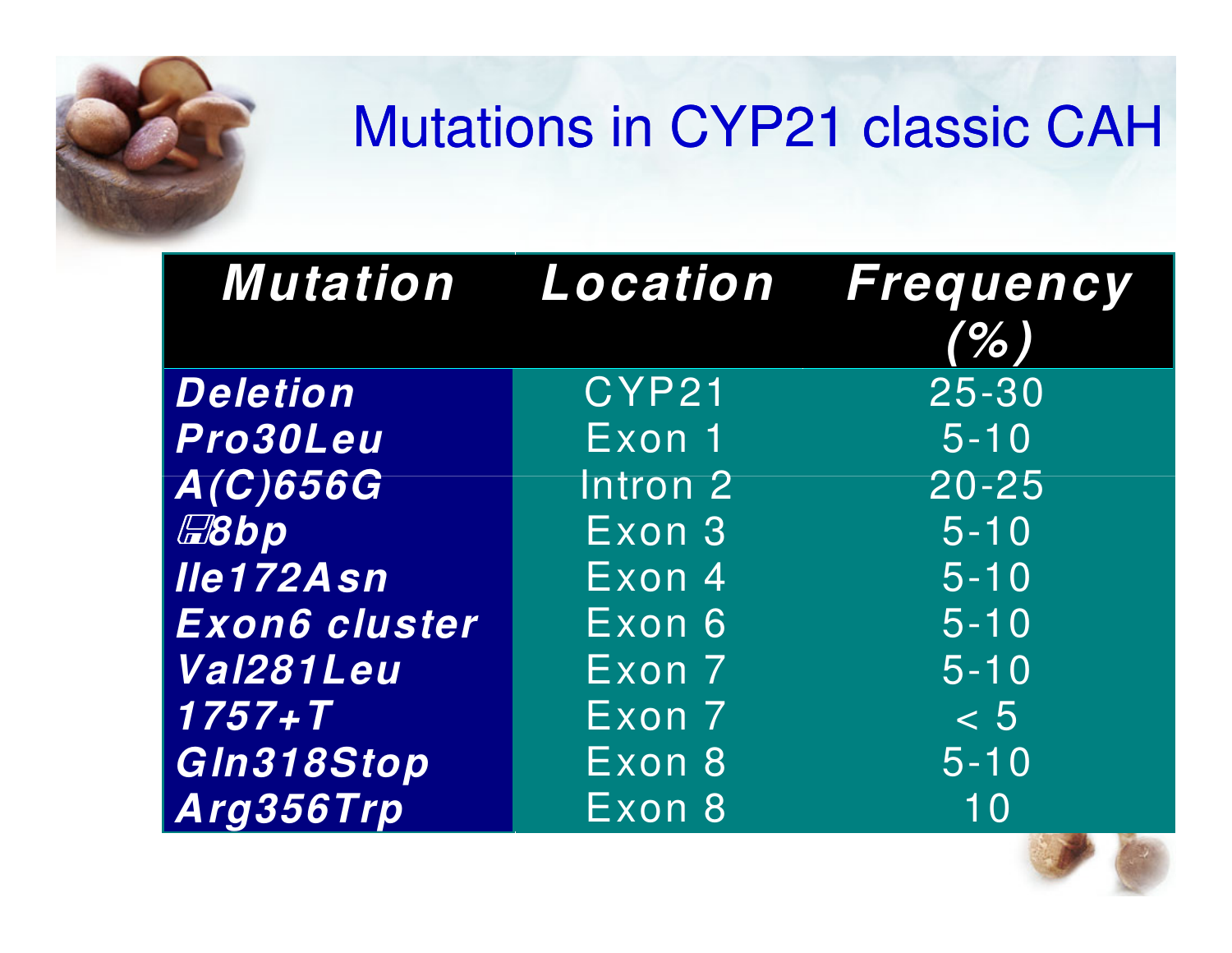

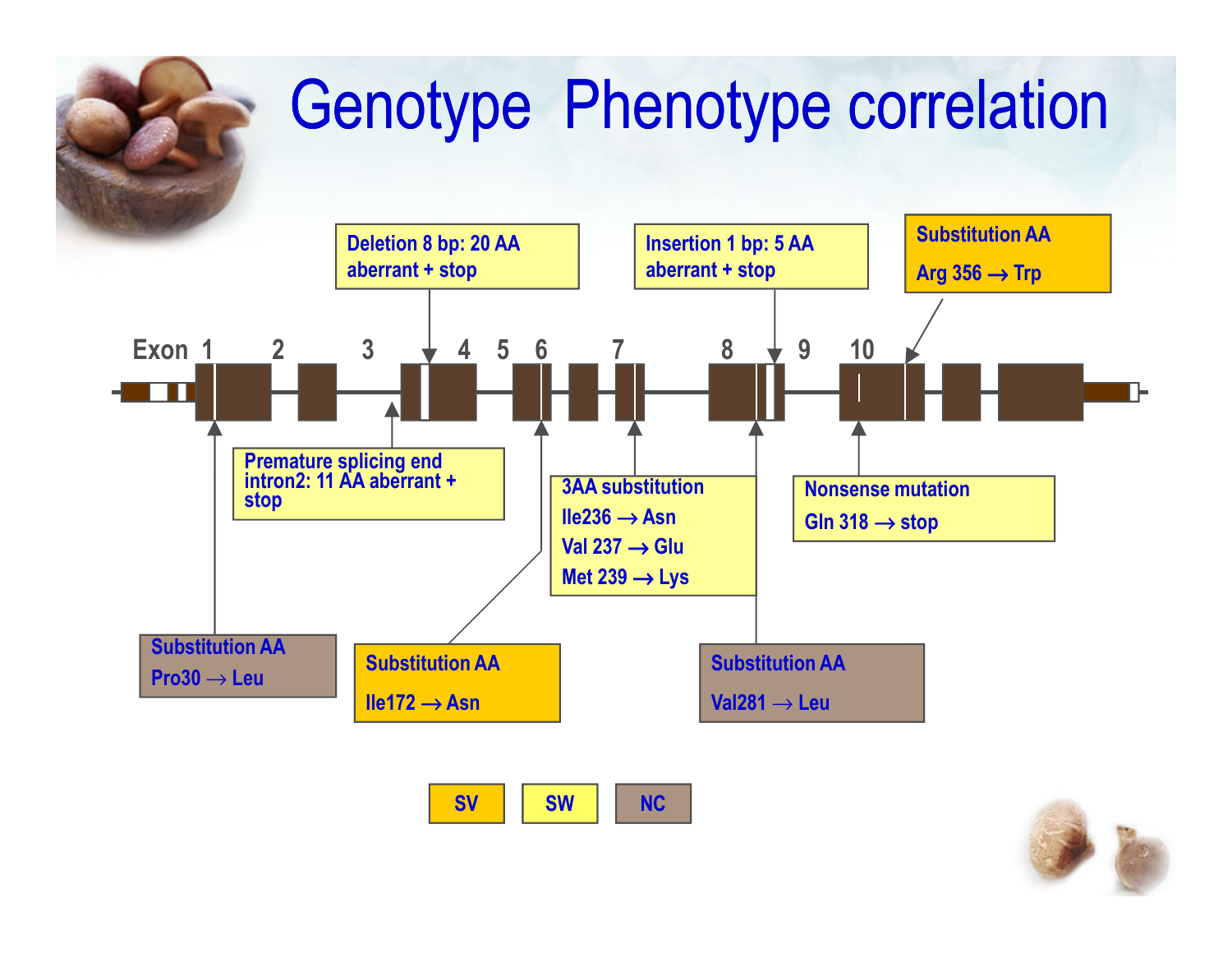

## Diagnosis - clinically

- salt wasting episode of the newborn
- failure to thrive in young infants
- ambiguous genitalia
- intersex case
- hypertension in young age
- hirsutism and menstrual irregularities
- PCOS

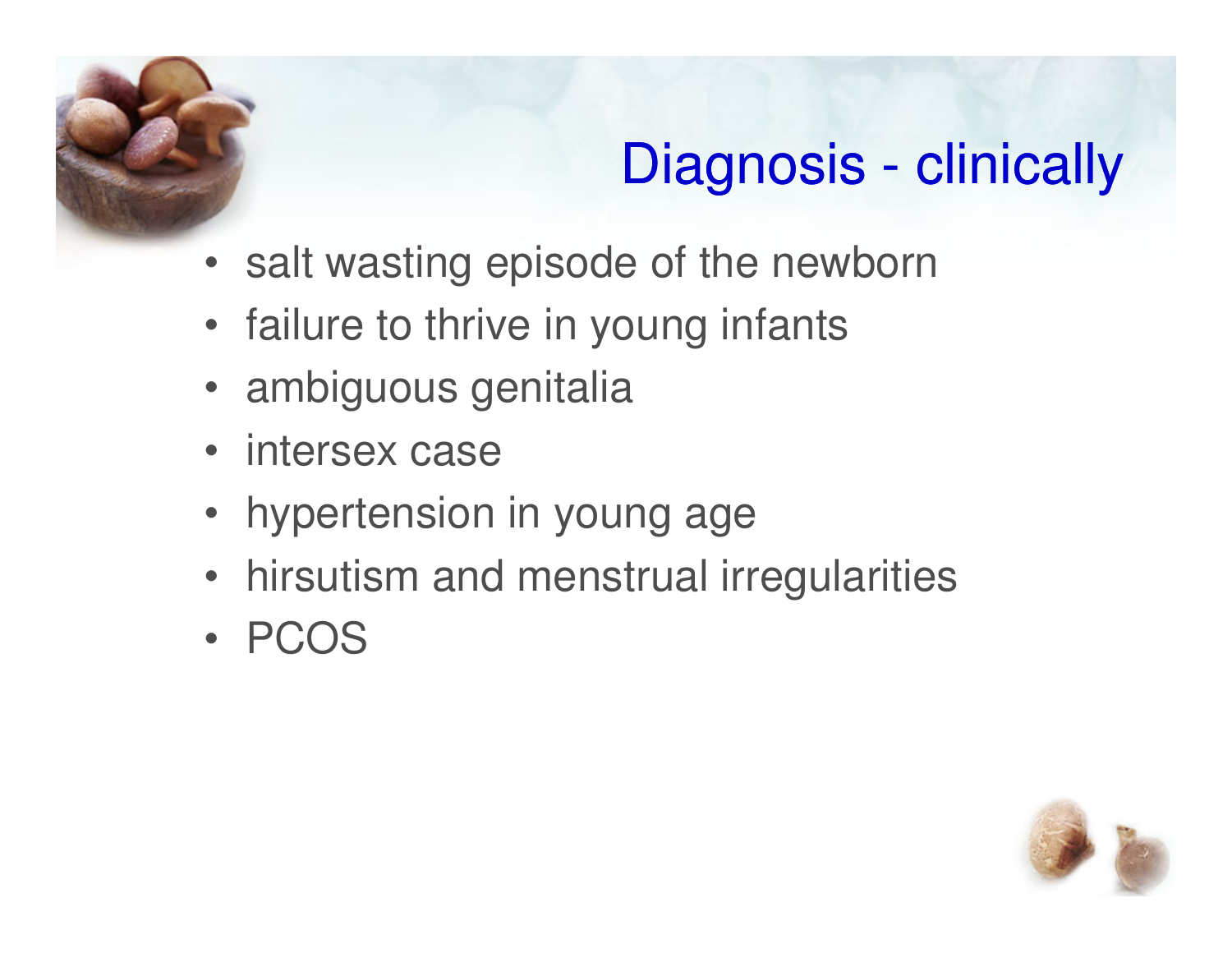#### Diagnosis - laboratorium

- Hormonal
	- **depend on the affected pathway**
	- **urine, blood, saliva - 17 OHProgesterone**
- Metabolic Addison crisis
	- **hyponatremia, hyperkalemia**
	- **hypoglycemia**
	- **metabolic acidosis**

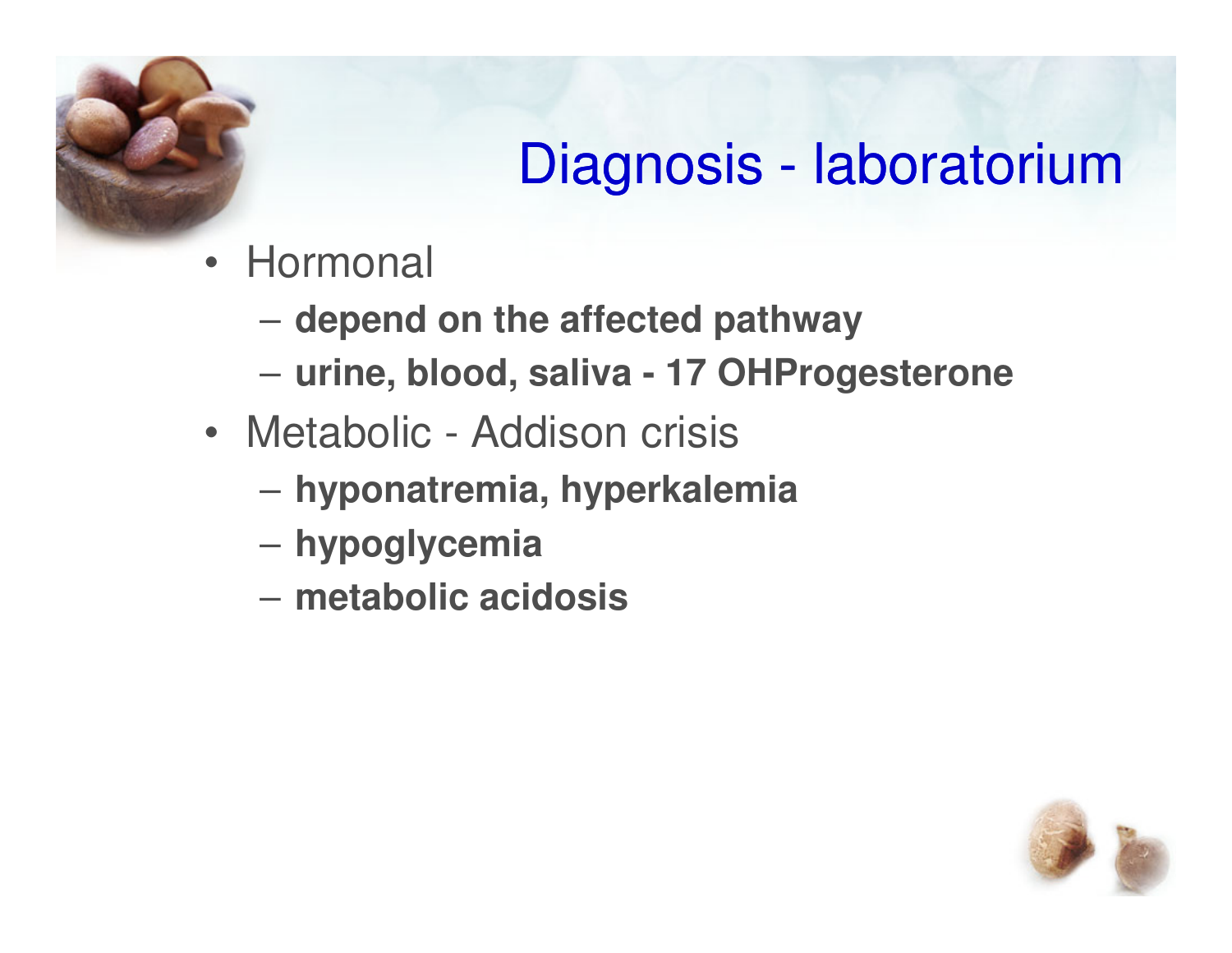#### Consequences of CAH

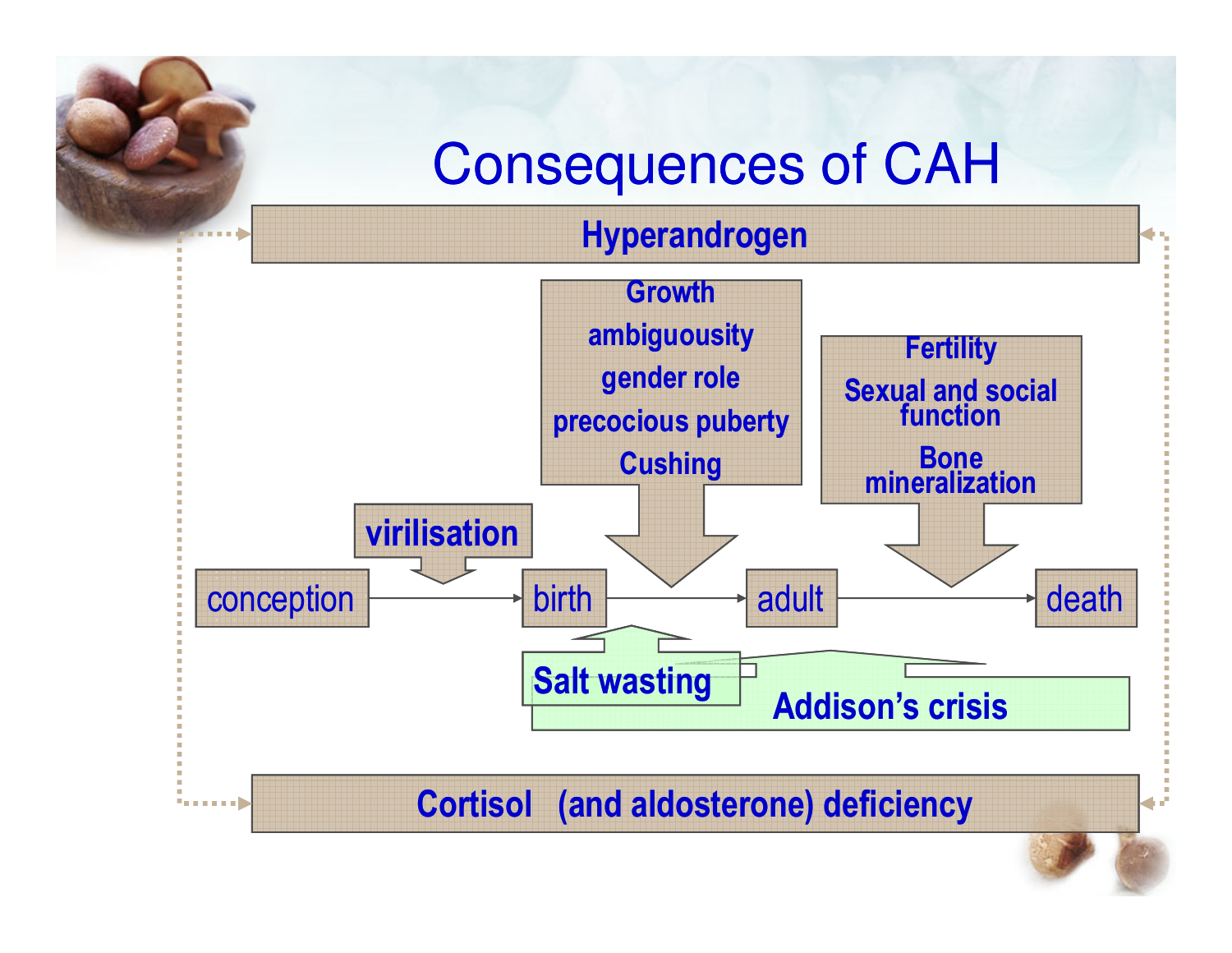## Management - objectives

- Prenatal
	- **avoid virilisation of affected female**
	- **avoid surgery**
- Postnatal
	- **avoid adrenal crisis**
	- **normal growth and development**
	- **surgery - clitoroplasty and vaginal reconstruction**
	- –**psychology**
	- –**genetic counseling**

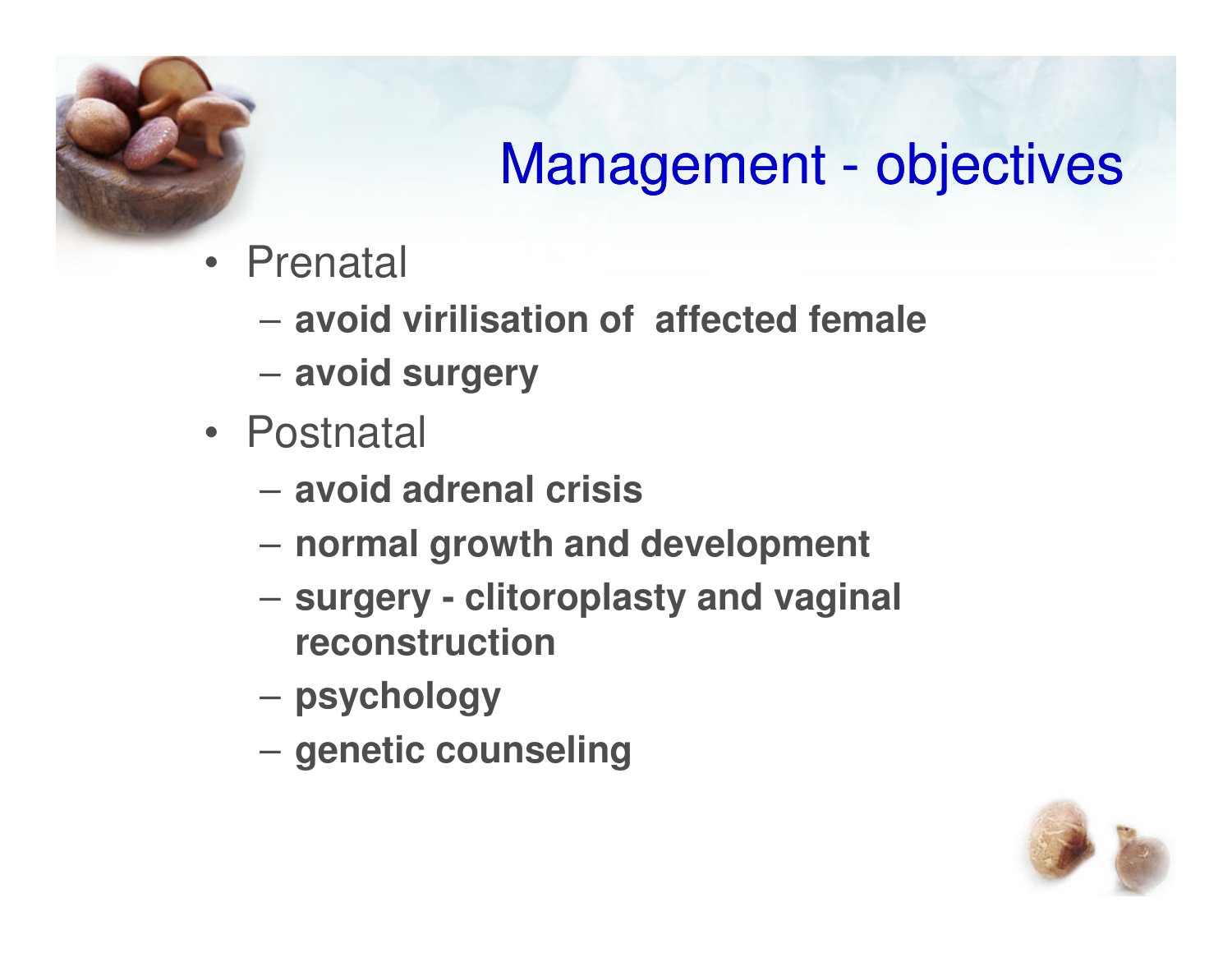

## Management - Prenatal (1)

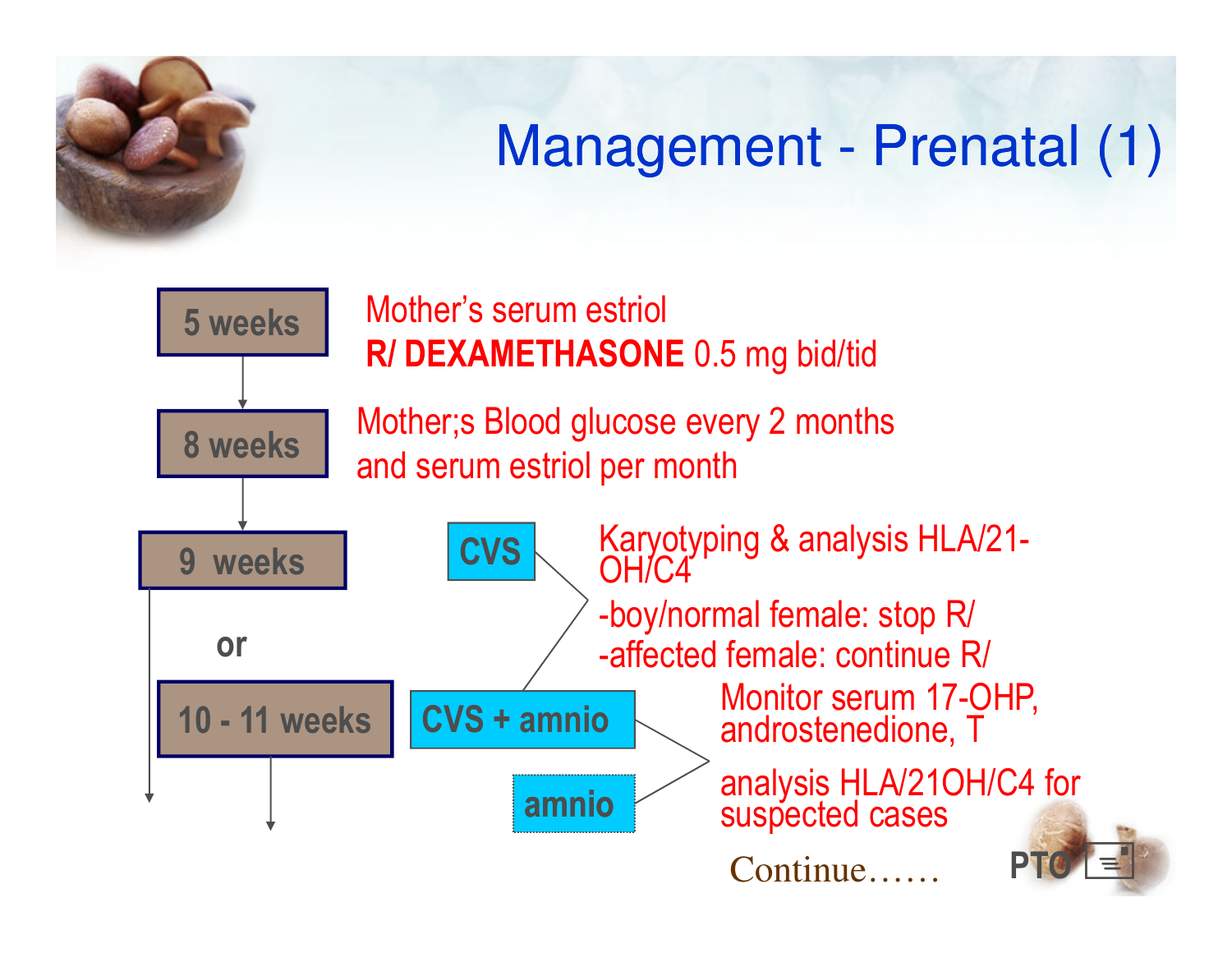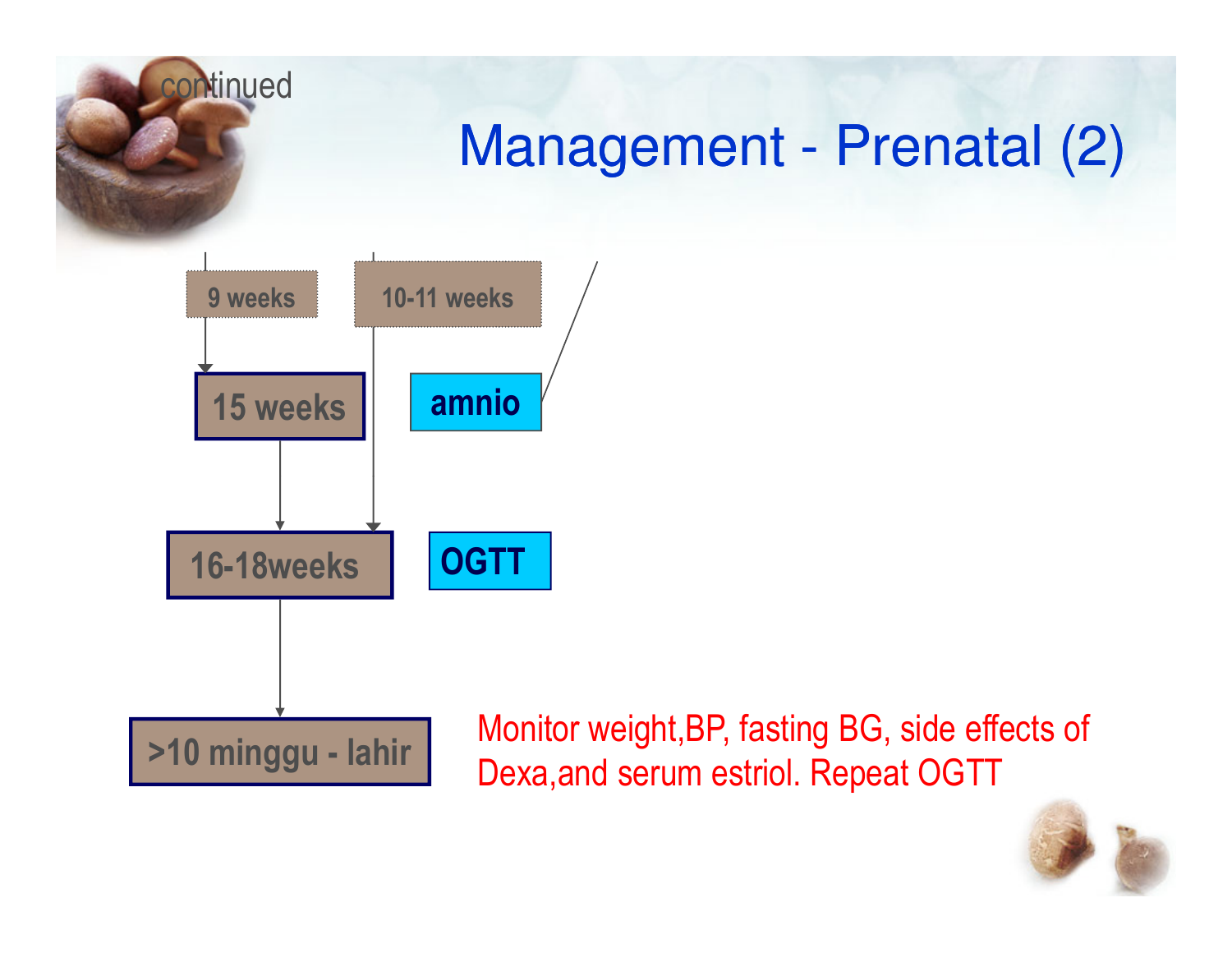

## Management - *replacement*

- Prenatal  $\rightarrow$  dexamethasone  $(0,5 2 \text{ mg/day})$ <br>- since early pregnancy (early sexual developments)
	- **since early pregnancy (early sexual development)**
	- **Unbound to high affinity protein**
	- Not metaholized by nlacental 1 **Not metabolized by placental 11-hidroxysteroid dehydrogenase**
- Postnatal  $\rightarrow$  hydrocortisone (15 25 mg/m2/day) life long treatment
	- **life long treatment**
	- **increase dose (3x) in illness / stress situation**
	- usa tha minimum affactiva dosa "lagst arowt" \_ **use the minimum effective dose, least growth retarding effect steroid in children**
	- **adult may switch to dexamethasone for complianc**  → **fluodrocortisone (0,05 –0,1mg/day)**

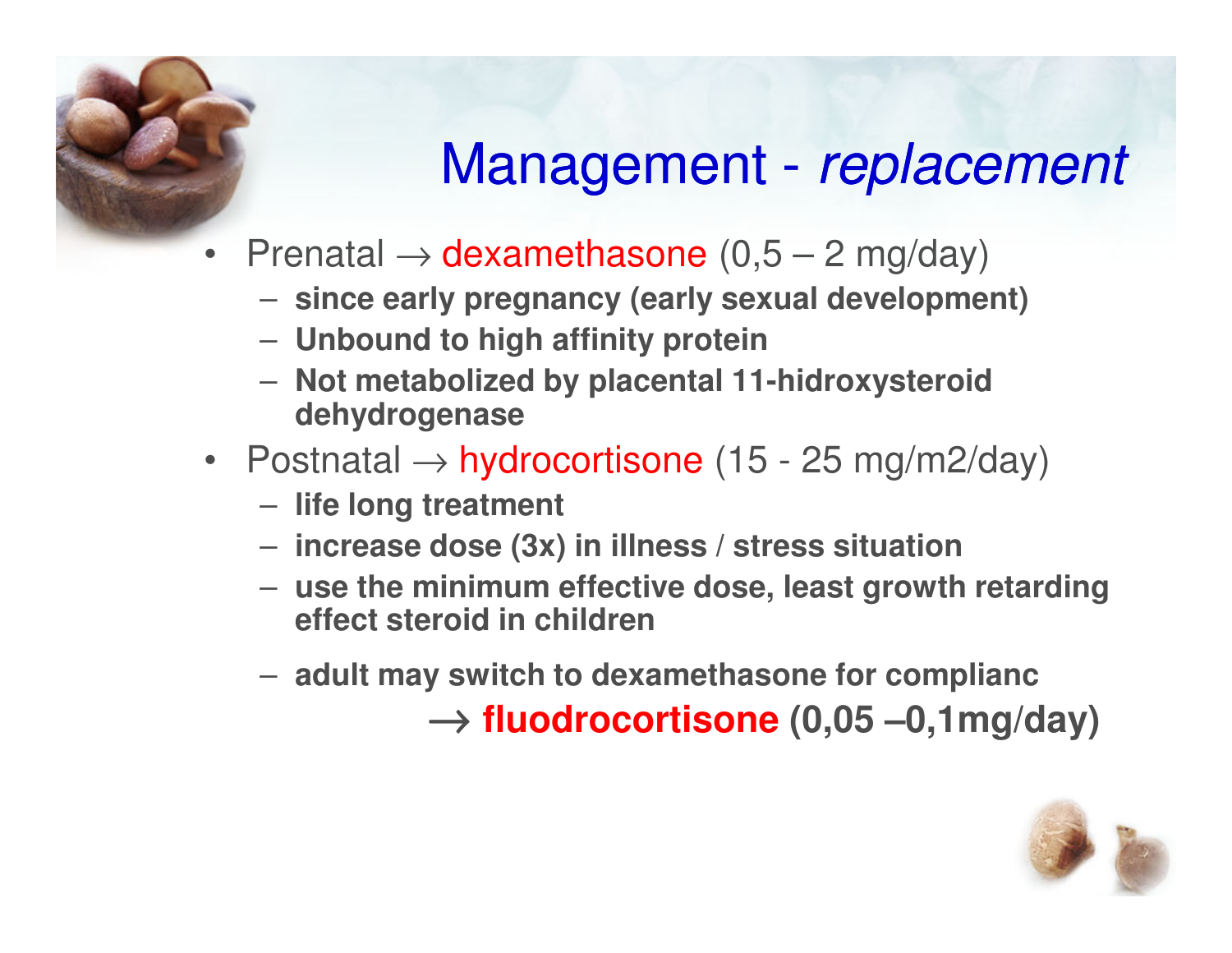

- Clitoroplasty
	- **before gender role established**
- Vaginal reconstruction
	- **before sexually active**
	- **before marriage**

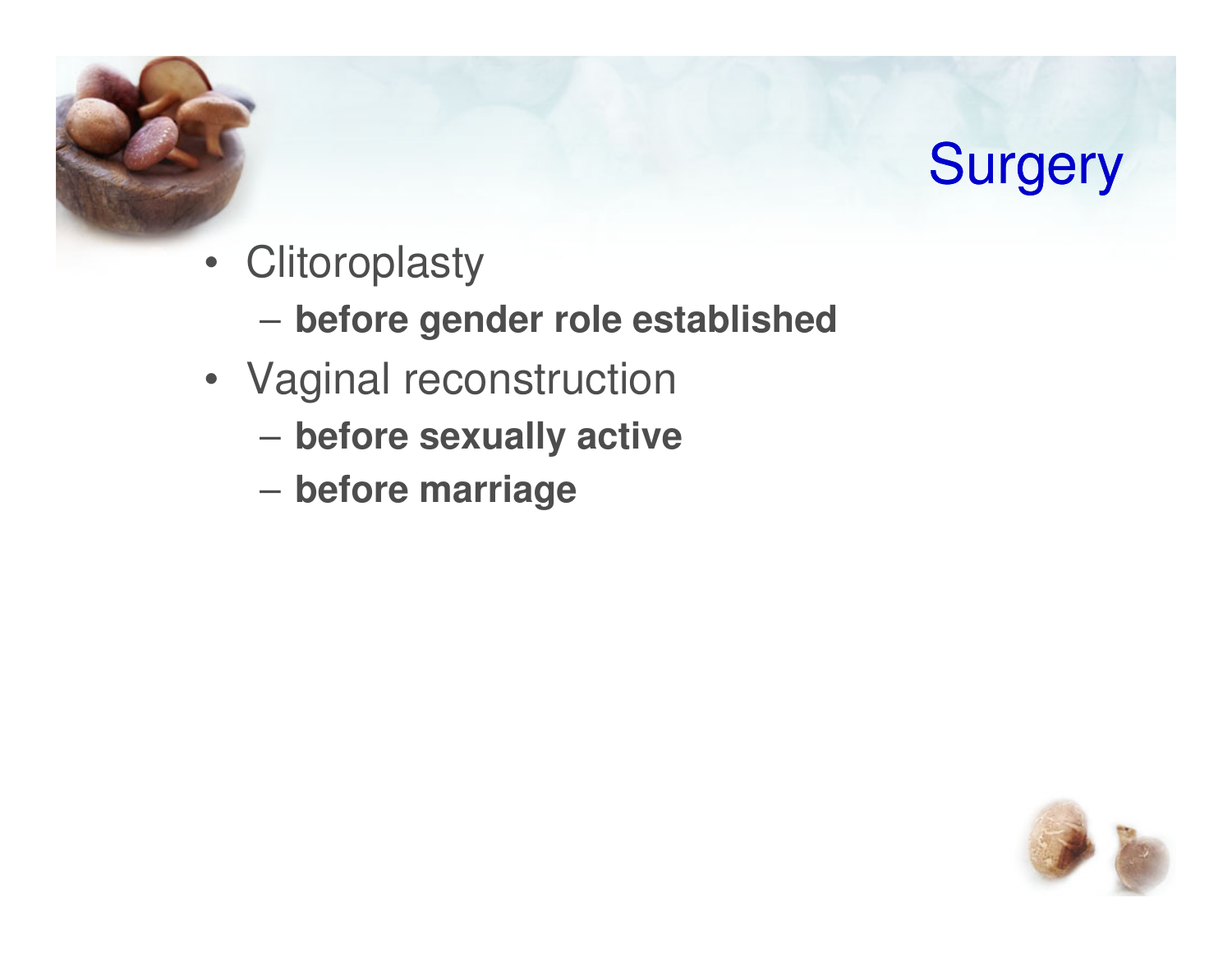#### Problems of CAH

- Diagnosis
	- **intra uterine**
	- **extra uterine**
- Management
	- **medicine**
	- **surgery**
	- **psychology**

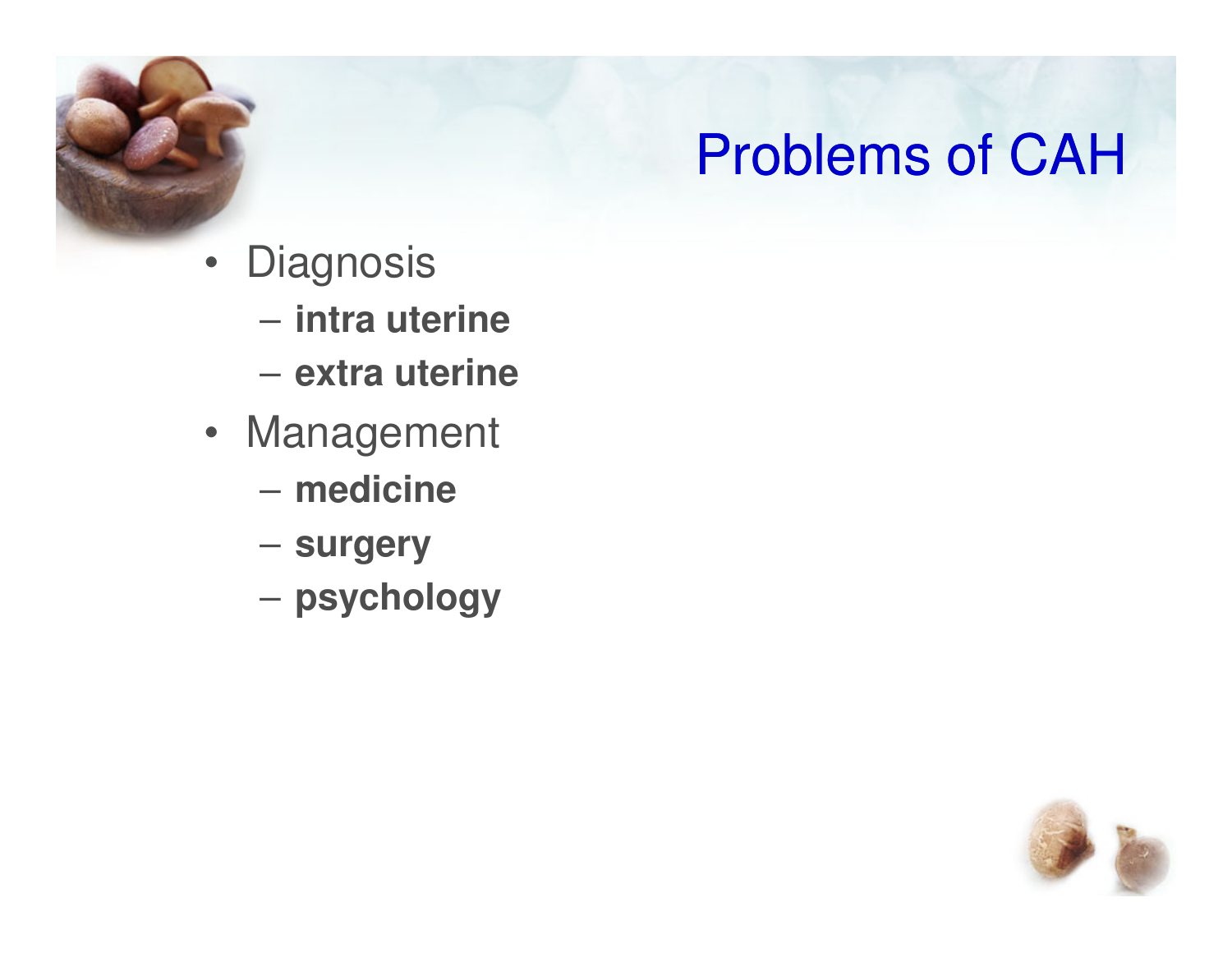#### Problems of CAH

- • Prognosis
	- **adult - most short normal, obese**
	- **fertility**
	- **sexual functioning**
- Social emergency >
	- **birth: gender**
	- **Gender role**
	- **Adult self esteem**
- Medical emergency  $\rightarrow$  Addison crisis

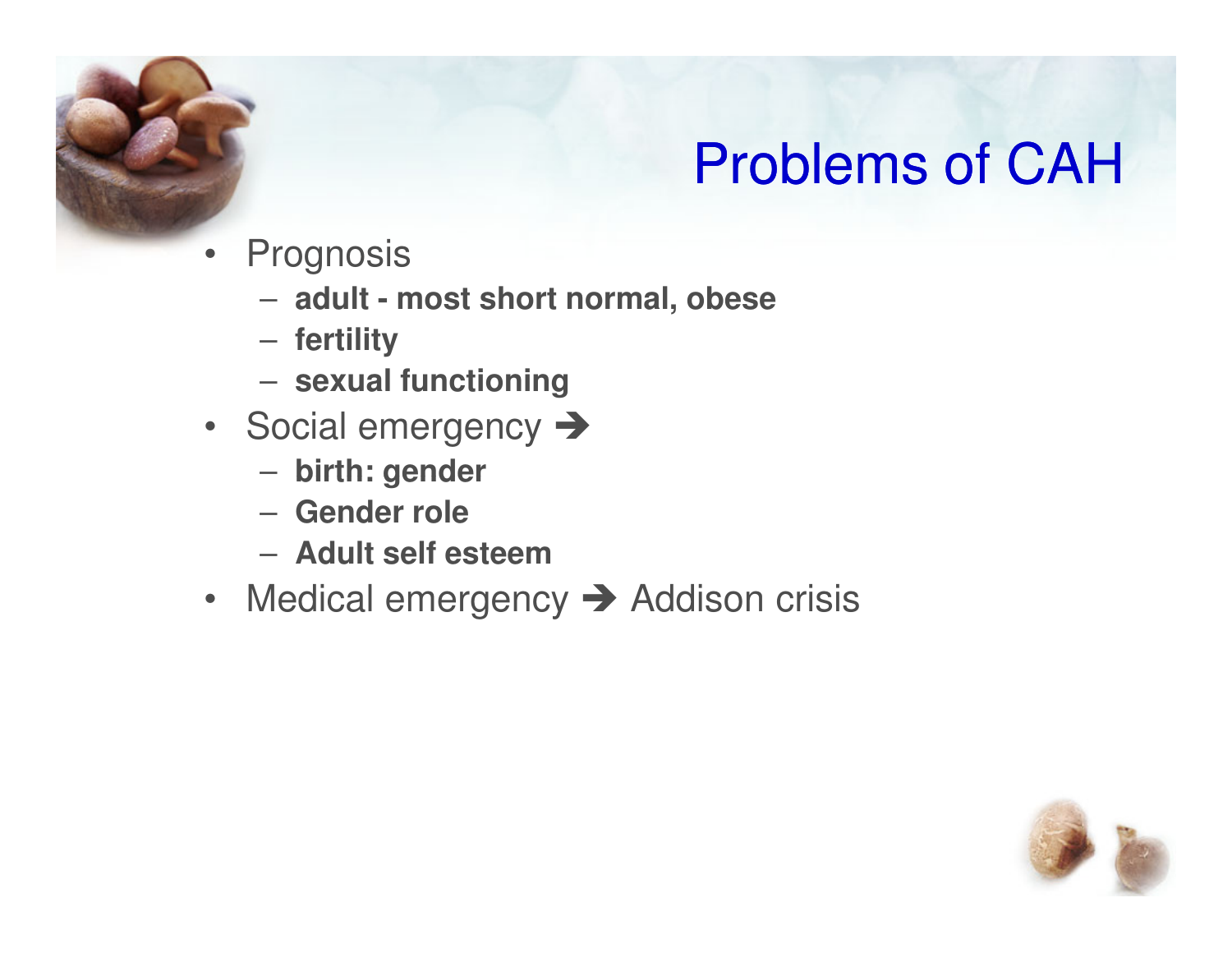

## PRENATAL TREATMENT

- Success 75%
	- 1/3 normal genitalia
	- 2/3 mild virilization
- Failure
	- –Inadequate dosage
	- $-$  Interruption of treatment
	- Delay in initiating treatment
	- Variability in maternal metabolic clearance
	- Variability of placental metabolism of the administered glucocorticoid

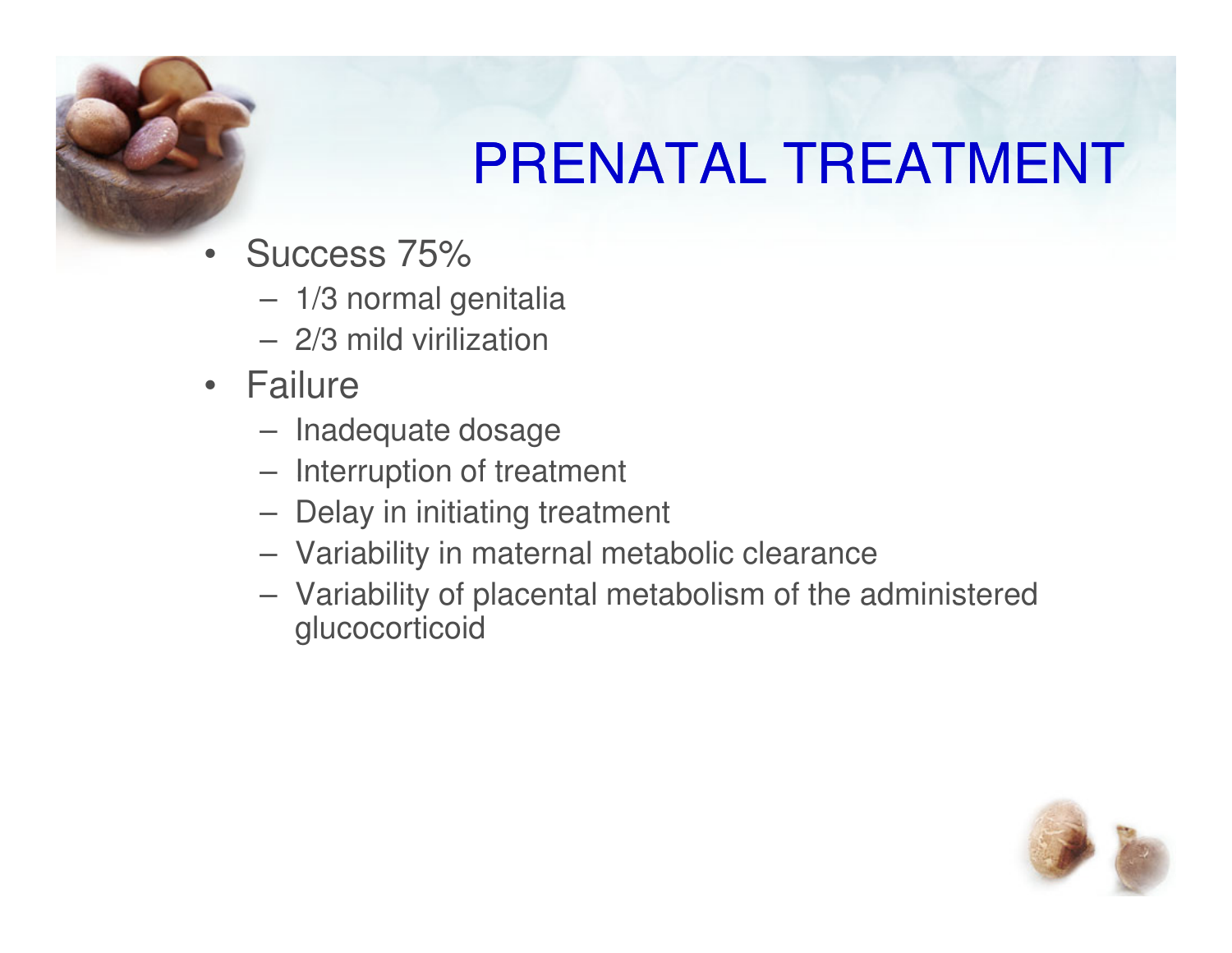

## PRENATAL TREATMENT

- Adverse reaction
	- **Maternal** (1/3 of treated mothers) -edema, excessive weight gain, irritability,mood swings,nervousness, hypertension,glucose intolerance, chronic epigastric pain, gastroenteritis,Cushingoid, hirsutism, severe striae
	- **Fetal**

-sponataneous abortion,IUGR,liver steatosis,hydrocephalus, agenesis corpus callosum, hypospadia, cryptorchidism.

- **Not considered a direct cause of dexamethasone**
- **1/3 treated mothers not electing treatment for next pregnancy**

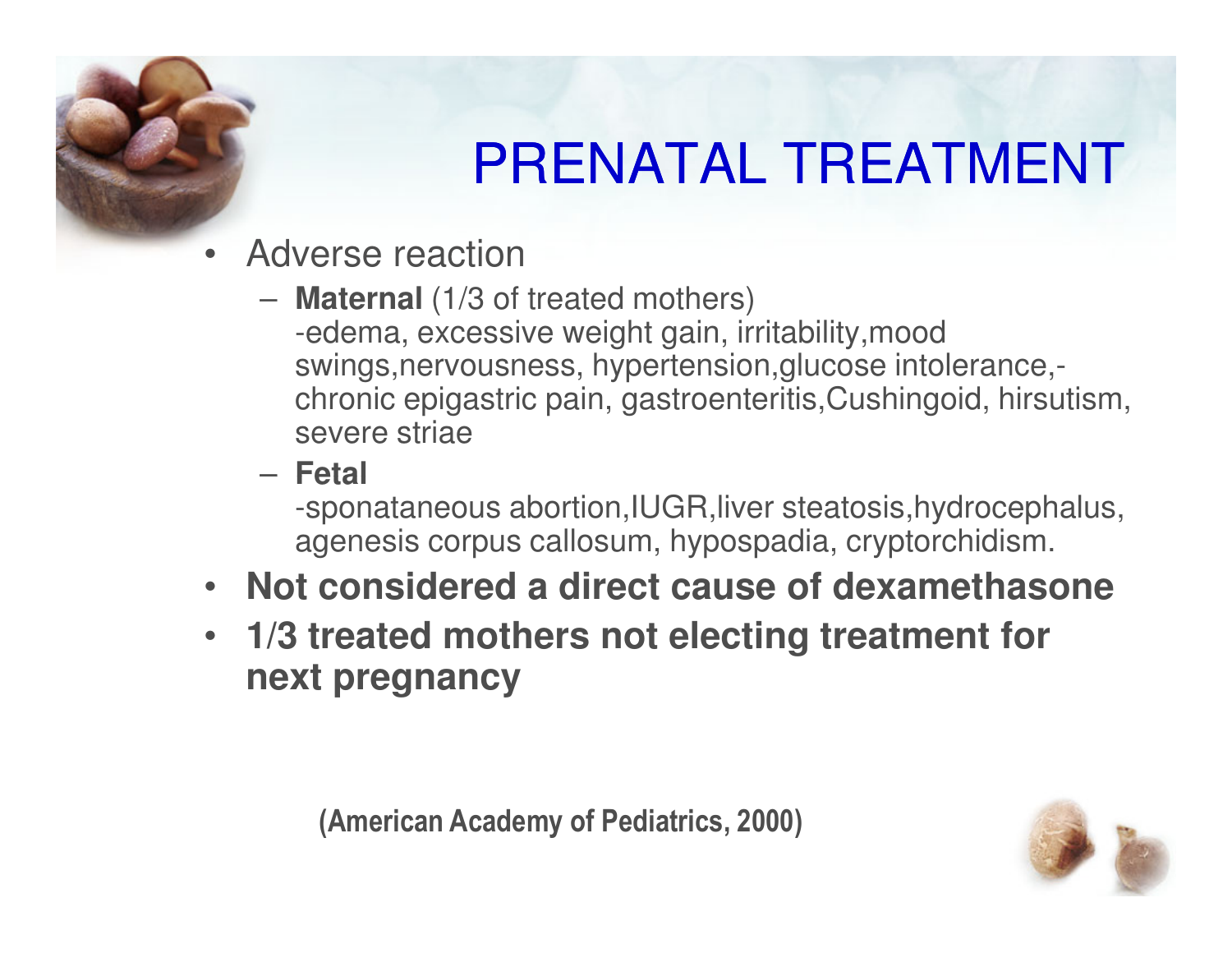

## Adult height

- **CAH** 
	- –**untreated** <sup>→</sup> **adult height -6SDS**
	- **increase androgen** <sup>→</sup> **bone age acceleration ("tall child")** → **early epiphyses fusion ("short adult")**
	- **overtreatment** <sup>→</sup> **steroid induced growth suppression**
		- **delicate dosage balancing**
		- **regular growth monitoring**
			- **alternative protocol**

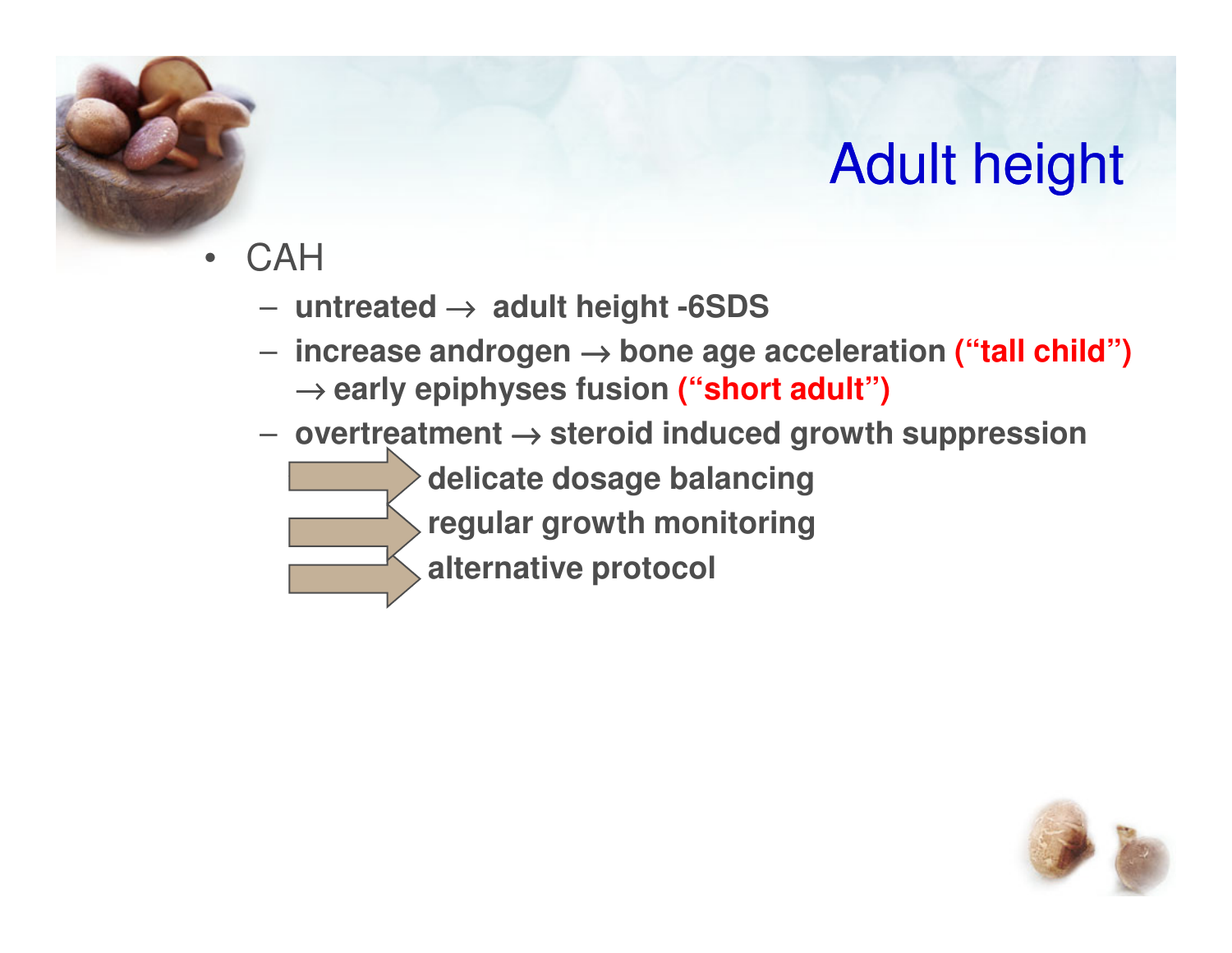# Adult height – Eugster et al (2001)

- Own institution (N=65)
	- **Final height -1.03 SDS (N=23)**
	- **¼ males & 1/3 females final height -0.5 SDS**
- Metanalysis (N=561)
	- **Final height - 1.21 SDS**





Better final height

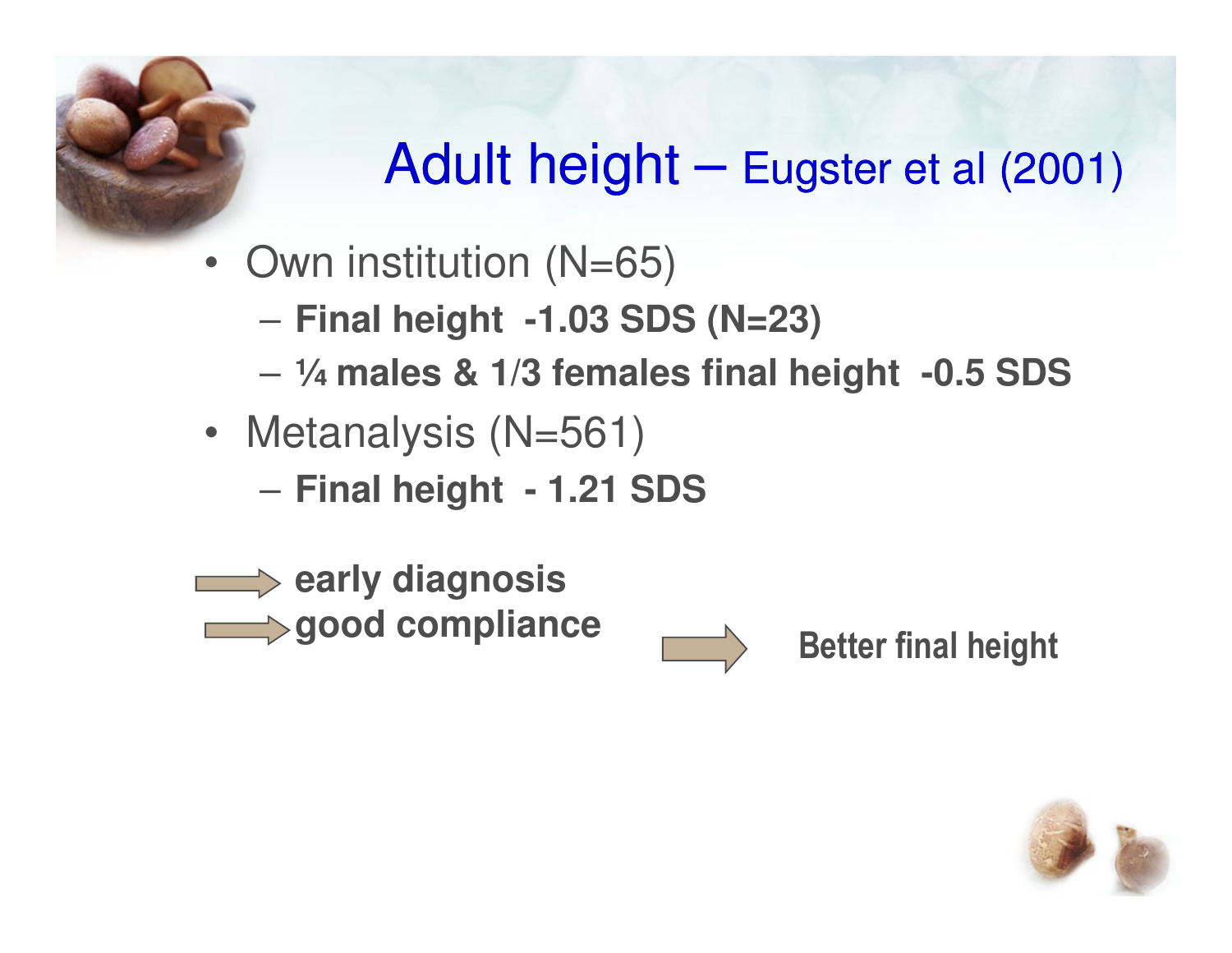## Failure of adrenal suppression

- •Hyperresponsivity of adrenal to ACTH
- • Abnormal steroids
	- **Resistance to glucoscorticoid and mineralocorticoid**
- $\bullet$  Redundancy of mechanisms governing ACTH release
	- **ACTH release not only by CRH, but AVP, interleukins 1,2,6 TNF-alfa, galanin, prostaglandin**

**(Van Wyk and Gunther, 1996)**

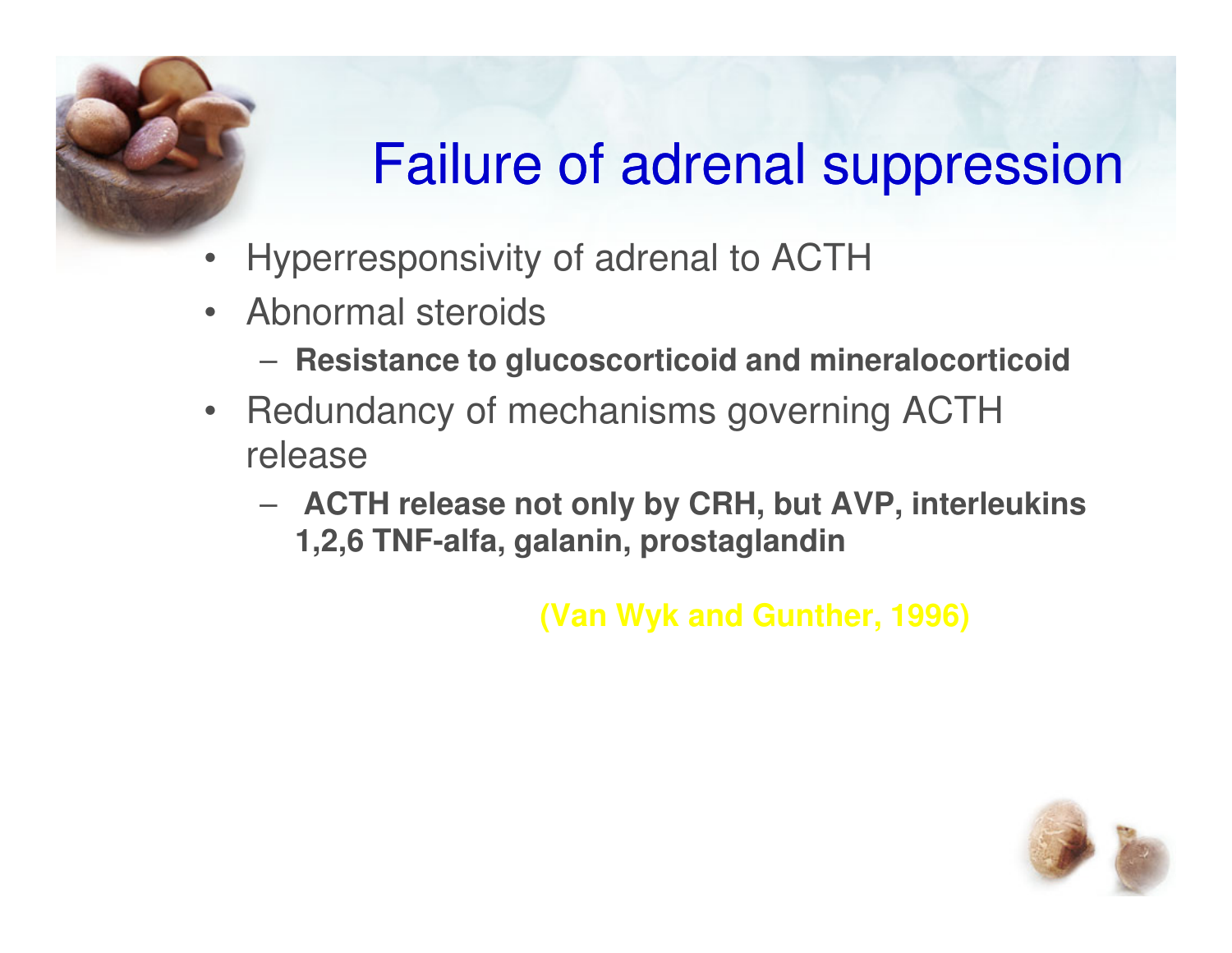

#### Alternative treatment

- •Adrenalectomy (Gunther et al, 1997)
- Alternative regiment 1 (Merke et al,2000)
	- **androgen blocking agent (flutamide)**
	- **Aromatase inhibitor**
	- **enzyme responsible for estrogen formation from androgens (testolactone)**
	- $-$  low dose hydrocortisone
- Alternative regiment 2 (Levine, 2000)
	- **With GnRH analogue**

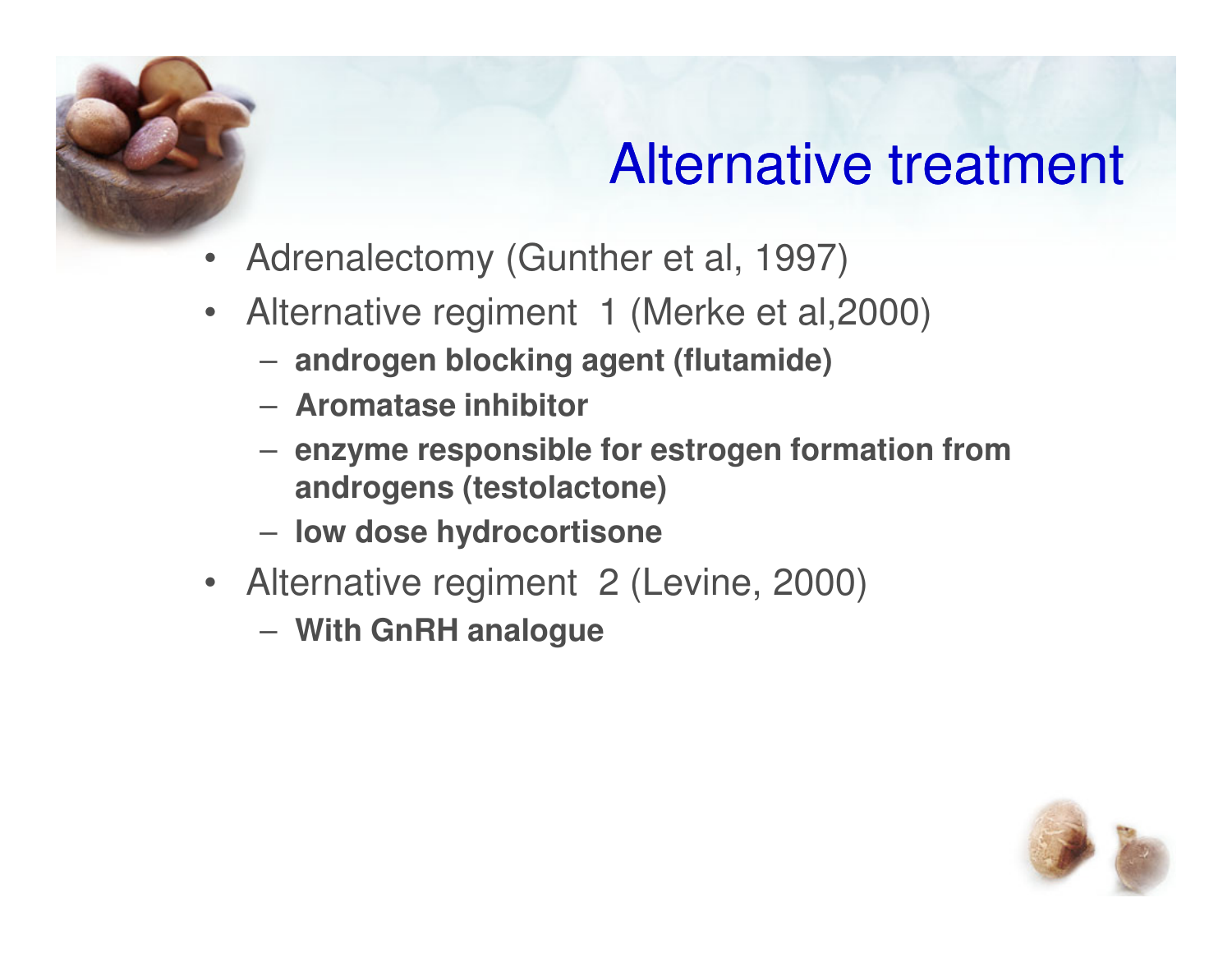

## Fertility - Male CAH

- Cabrera et al  $(2001) \rightarrow 18 / 30$  adult with<br>testicular sonogram testicular sonogram
	- 50% SAIT MARTAM **50% Salt waster; 50% Simple virilising**
	- **Presence of adrenal rests within testes**
		- more frequent in Salt losing
		- increases risk of fertility

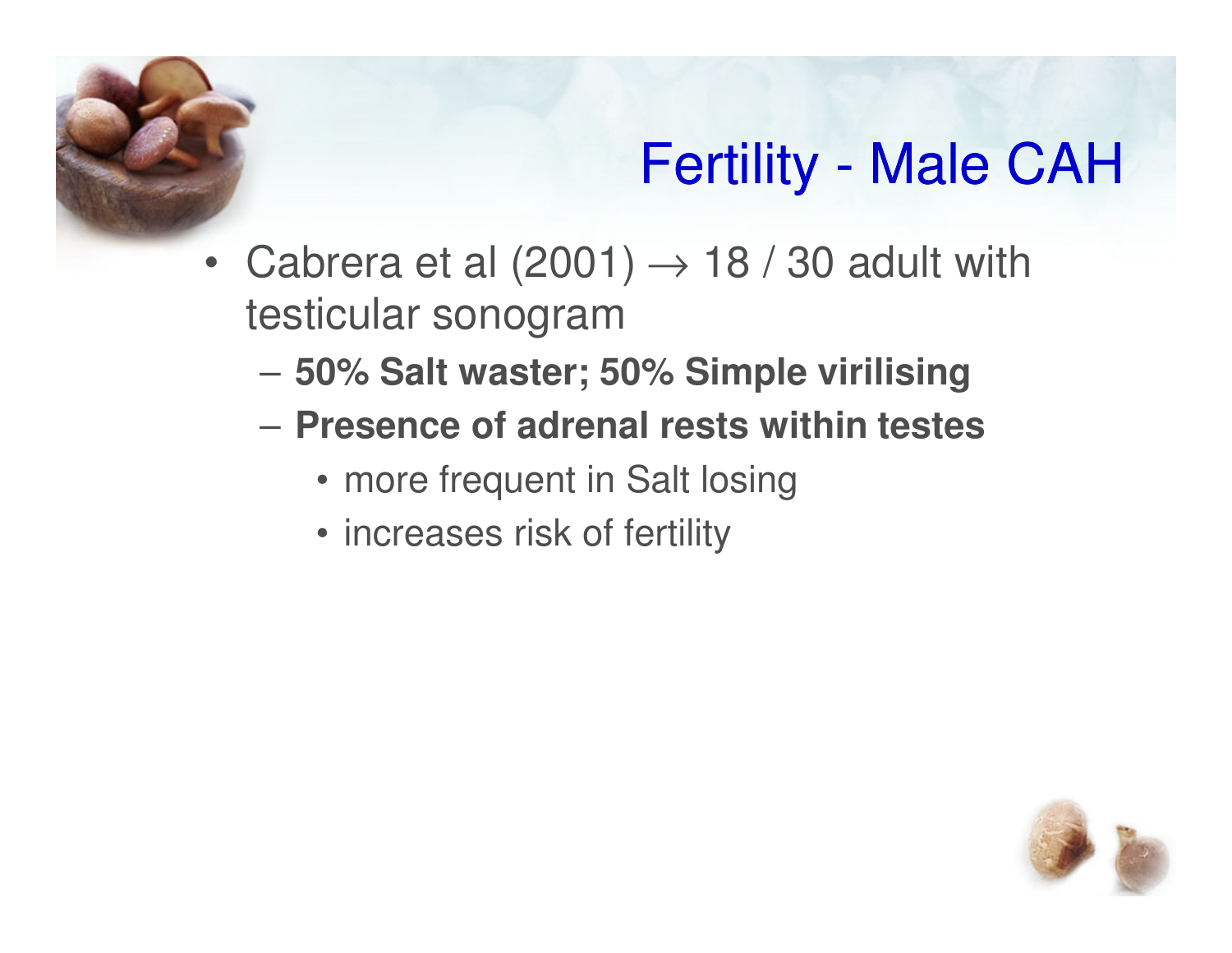

## Fertility - Female CAH

- Decrease fertility:
	- **abnormal genital anatomy, vaginal stenosis**
	- **Hyperandrogenisme diminished ovulation.**
- Delivery generally  $\rightarrow$  caesarian section
	- **vaginal stenosis**
	- **androgenic pelvic girdle.**

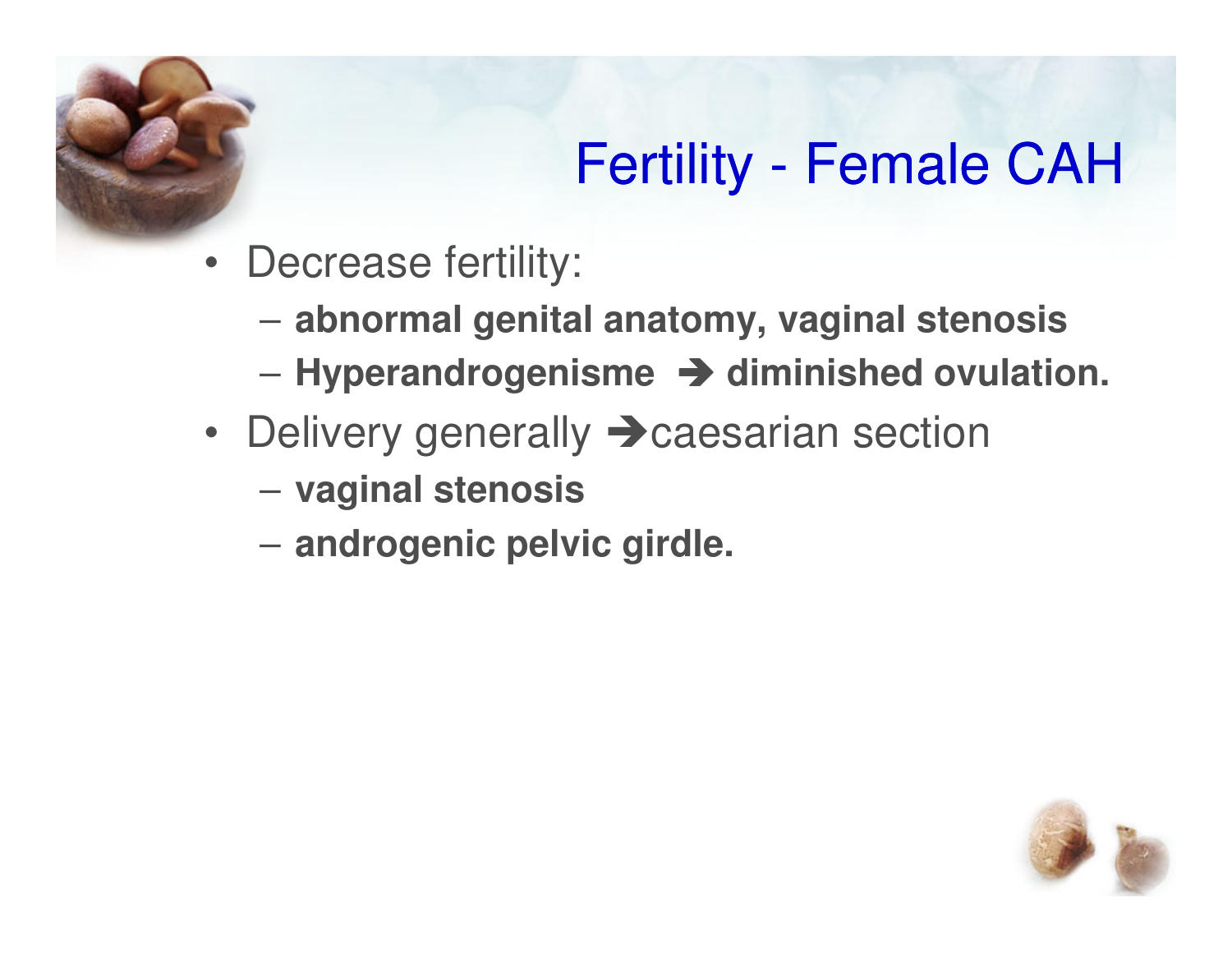## Fertility - Female CAH

- Federman (1992) → N =80<br>- Normal menses: SV 55%: 9
	- **Normal menses: SV 55%; SL 67%**
	- **Fertility ratio: SV 60%; SL 2.5%**
- Premawardhana et al (1997)  $\rightarrow$  N=16<br>- Normal menses SV 75% · SL 64%
	- **Normal menses:SV 75%; SL 64%**
	- –**1/3 hirsutism**
	- І ІМПРІТМА Г **Ovulation rate 40%**
	- **Fertlity rate 60%**

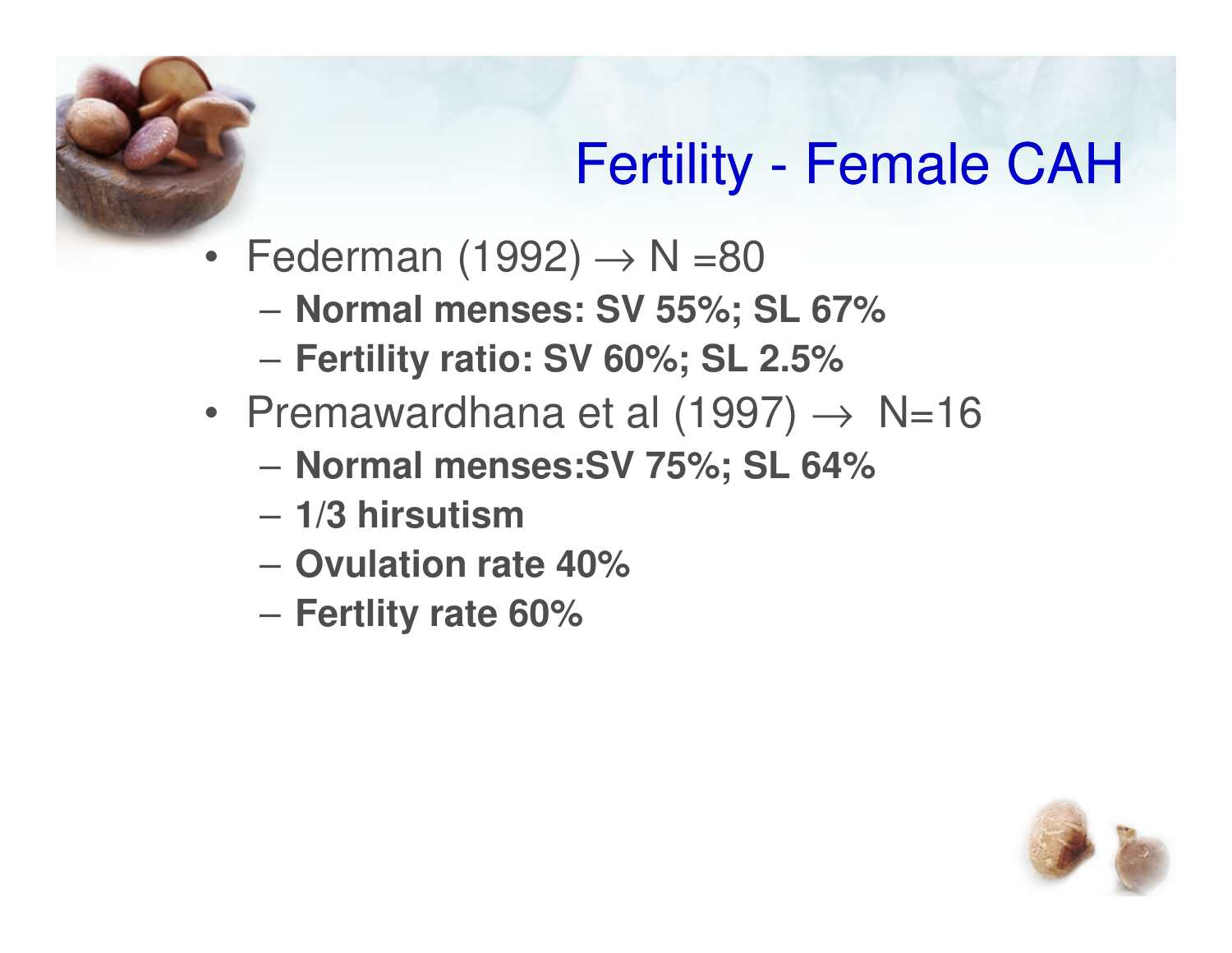#### Gender role



- Masculine sport in adolescence 70%
- Masculine gender role continues into adolescence and aulthood

(Slijper et al, 1992)

•Increased masculine behaviour in CAH girls

(Hall et al, 2001)

•Masculine behavior due to prenatal androgen exposure and not in postnatal life

(Berenbaum et al,2000)

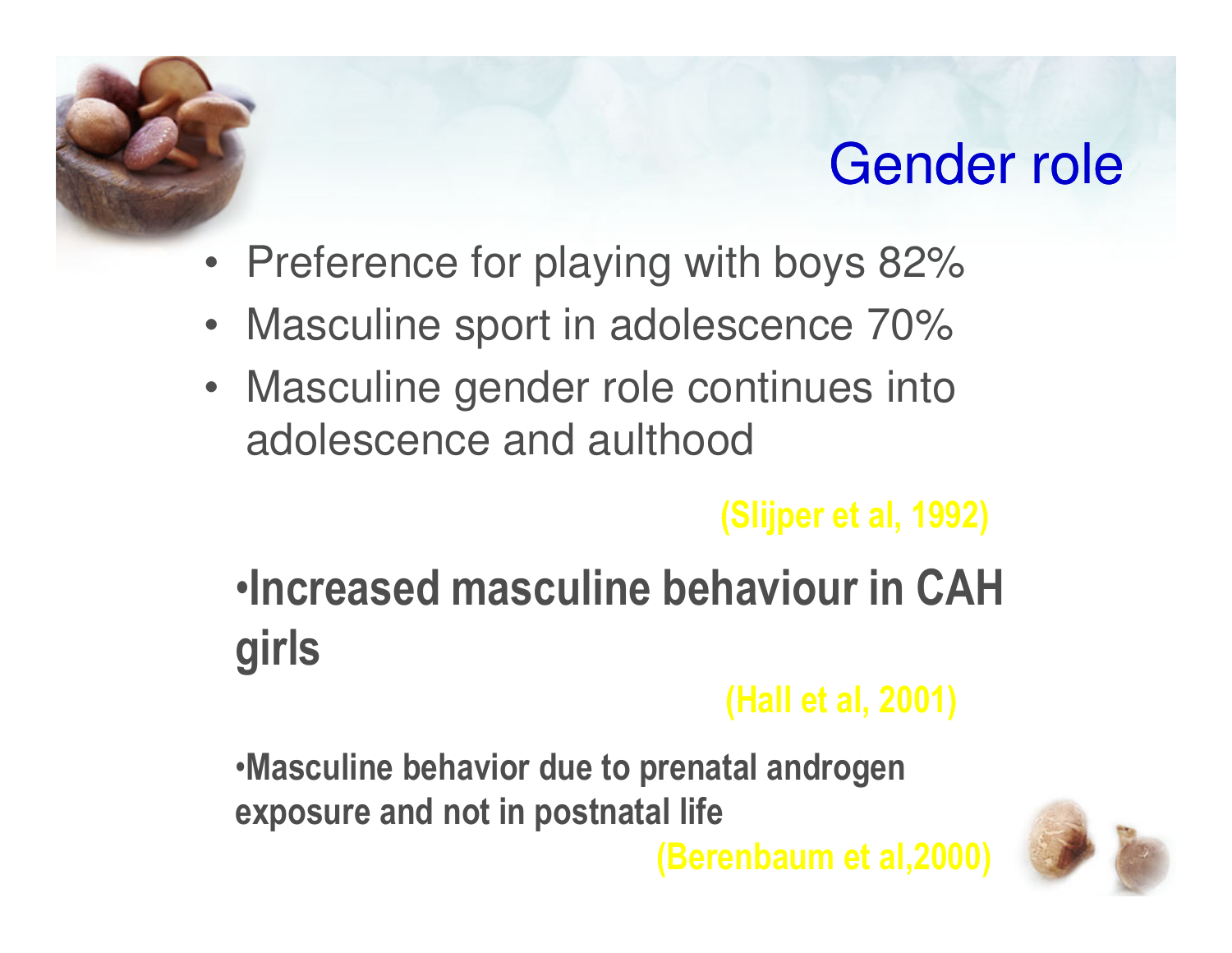

## Sexual functioning

- Low sexual activity (10%)
- Sexual orientation heterosexual
- Masturbation 70%

(Slijper et al, 1992)

- Premawardhana et al (1997)
	- **Reconstructive surgery 94% (50% require 2nd )**
	- **Adequate vaginal introitus 77%** <sup>→</sup> **sexually active SV 75% and SL84%**

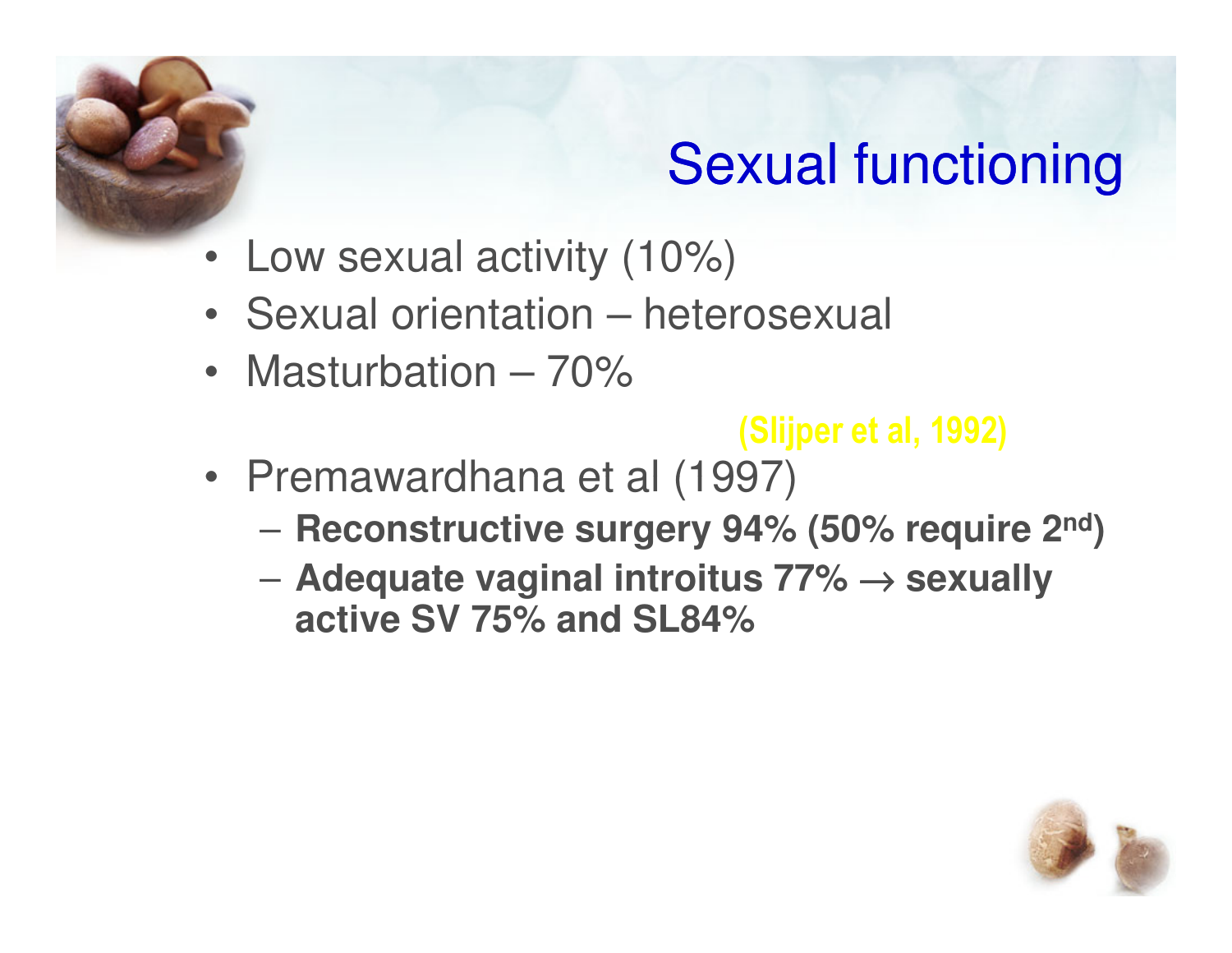

## BONE MINERAL DENSITY

- Bone mineral density (BMD)
	- **increased by excess androgen exposure**
	- **decreased by excess glucocorticoid exposure.**
- Whole-body BMD adult
	- **no difference between patients with CAH and control**
	- $\mathcal{L}_{\mathcal{A}}$  , where  $\mathcal{L}_{\mathcal{A}}$  is the set of the set of the set of the set of the set of the set of the set of the set of the set of the set of the set of the set of the set of the set of the set of the set of the **men with CAH had lower spinal BMD scores when compared with unaffected men.**

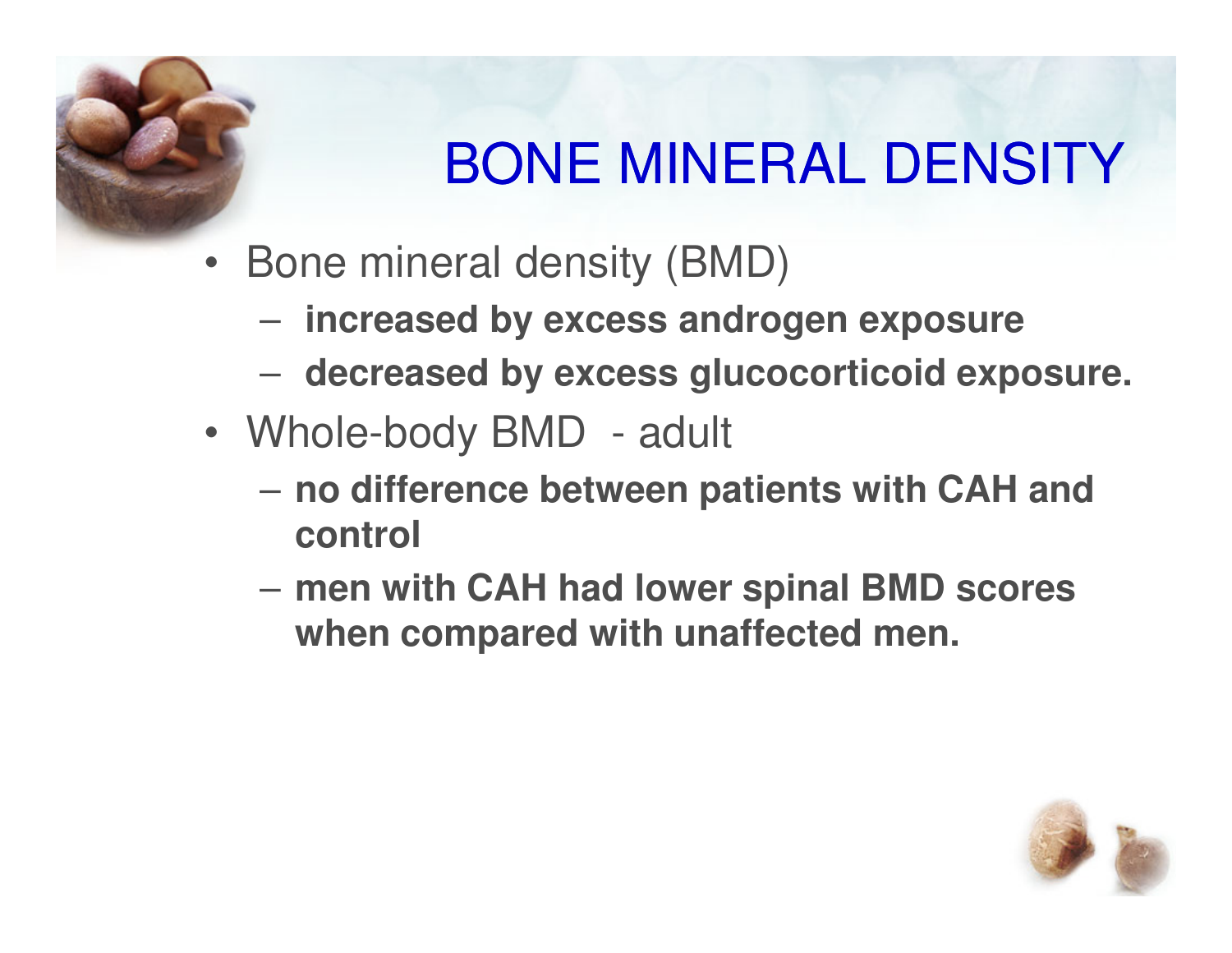

#### Problems in Indonesia -diagnosis

- • Dept of Child Health Jakarta (hospital data) -1993
	- **20 patients mean age of diagnosis 33 months (7days - > 9 years old)**
	- **Salt wasting 40%**
	- $-$  eav reduction in the set **sex ratio 19 female and 1 male**
	- **increased serum 17-OHP: 20**

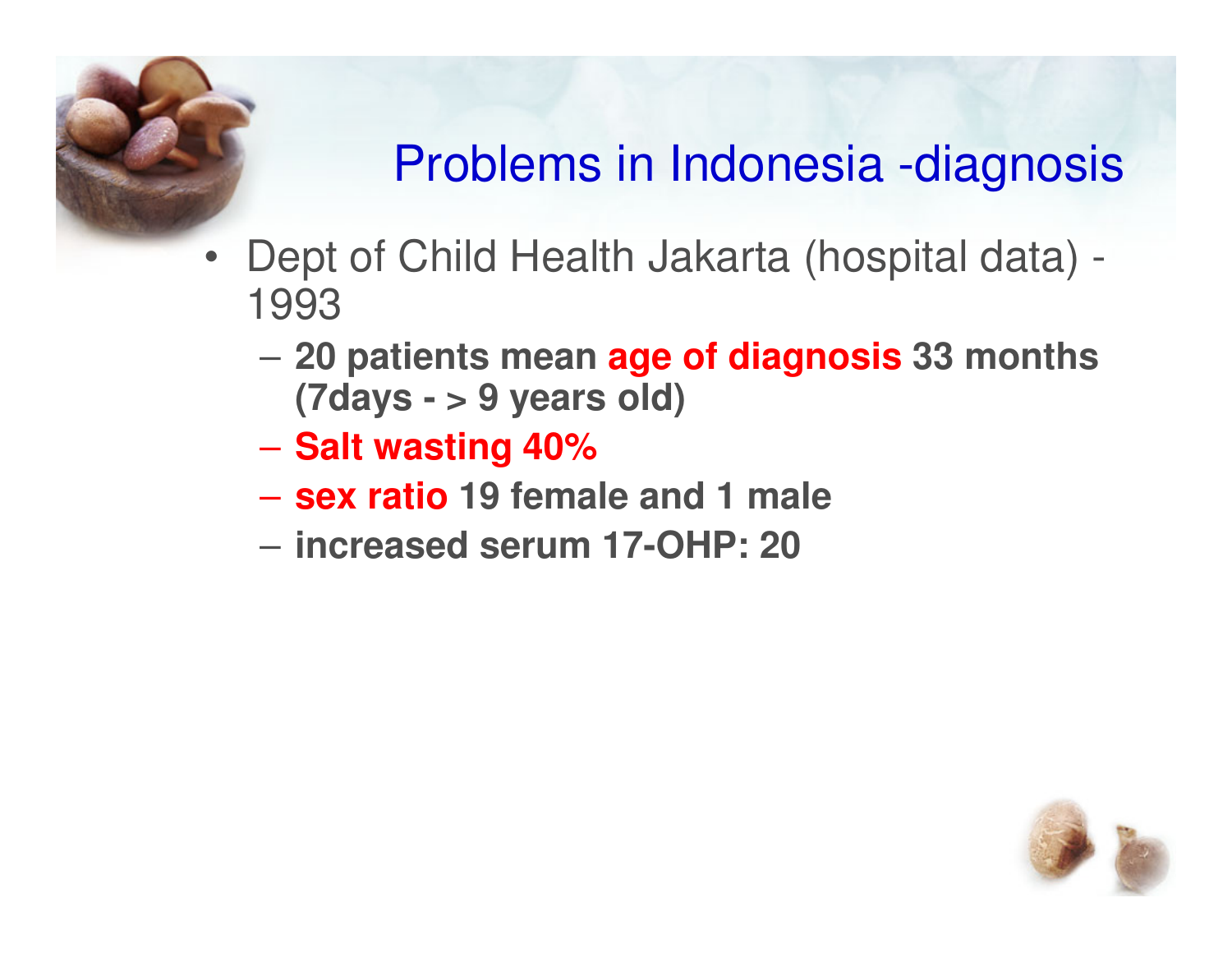

#### Problems in Indonesia -diagnosis

- Dept of Child Health Jakarta (hospital data) -1993
	- **most common chief complaint: virilisation / clitoromegaly**
	- **Referral: 1 by midwife, 3 by general physician, others (pediatrician, ObGyn, pediatric surgeon)**



Underdiagnosed / misdiagnosed

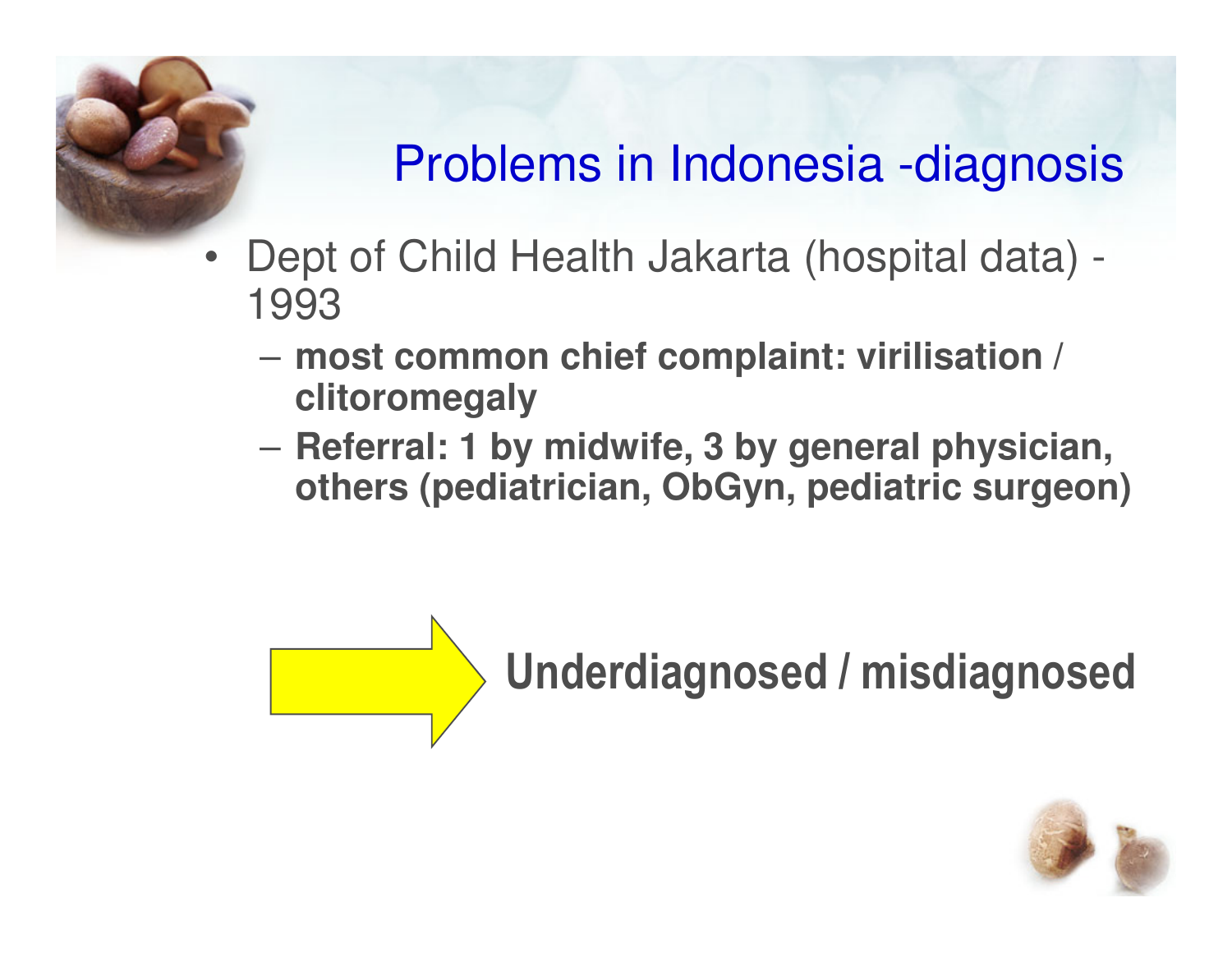#### Problems in Indonesia -therapy

- Hydrocortisone
	- – **availability: only in big city and certain pharmacist**
	- $\mathcal{L}_{\mathcal{A}}$  , where  $\mathcal{L}_{\mathcal{A}}$  is the set of the set of the set of the set of the set of the set of the set of the set of the set of the set of the set of the set of the set of the set of the set of the set of the **oral : powder form**
- Fluodrocortisone not available
- Surgery
- Psychology Counseling
- Compliance

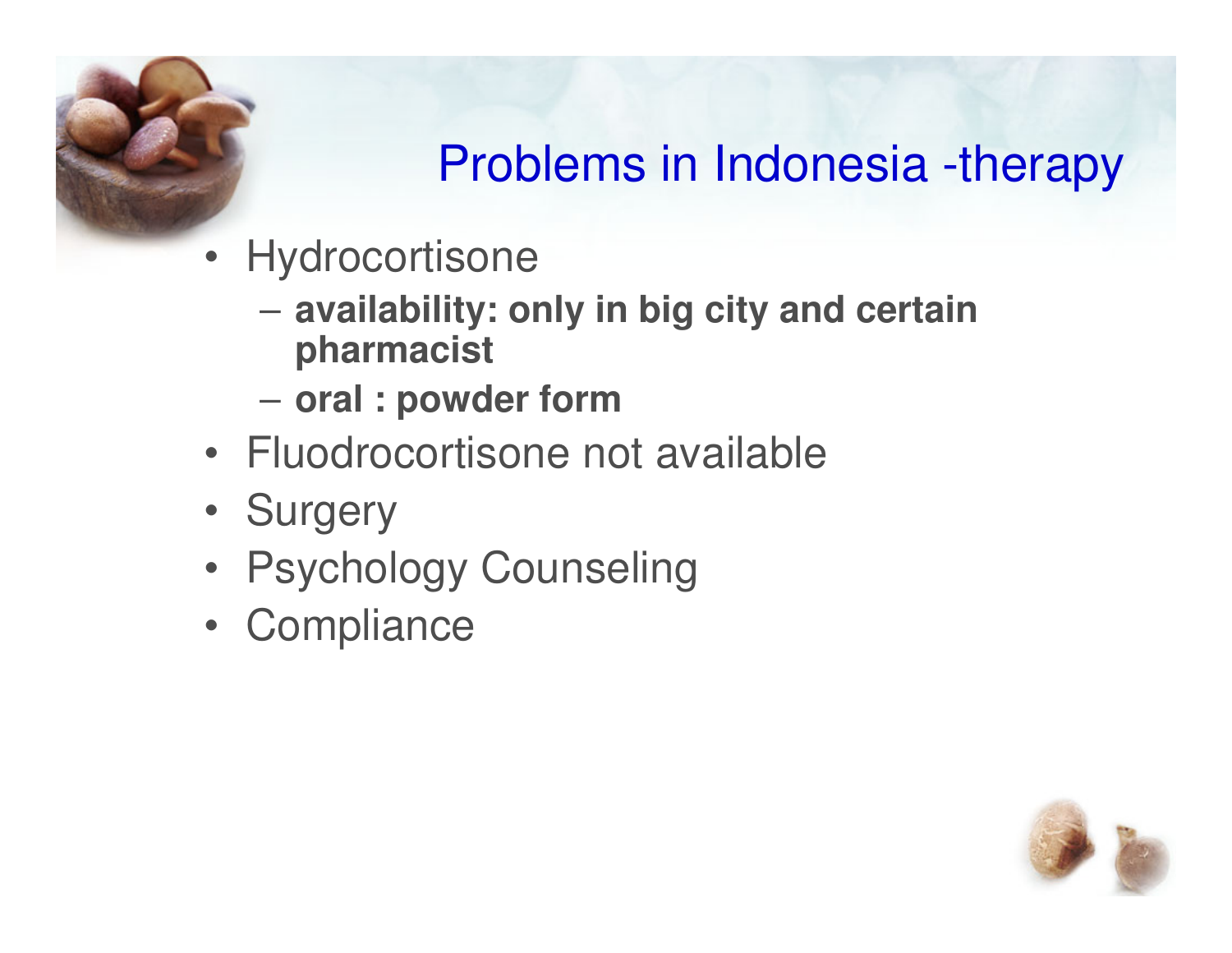#### Problems in Indonesia - monitoring

- Monitoring (17-OHP & PRA)
	- cost
	- availability
- Alternative
	- **clinical: growth, signs of virilisation or puberty, bone age**



# Unsatisfactory result

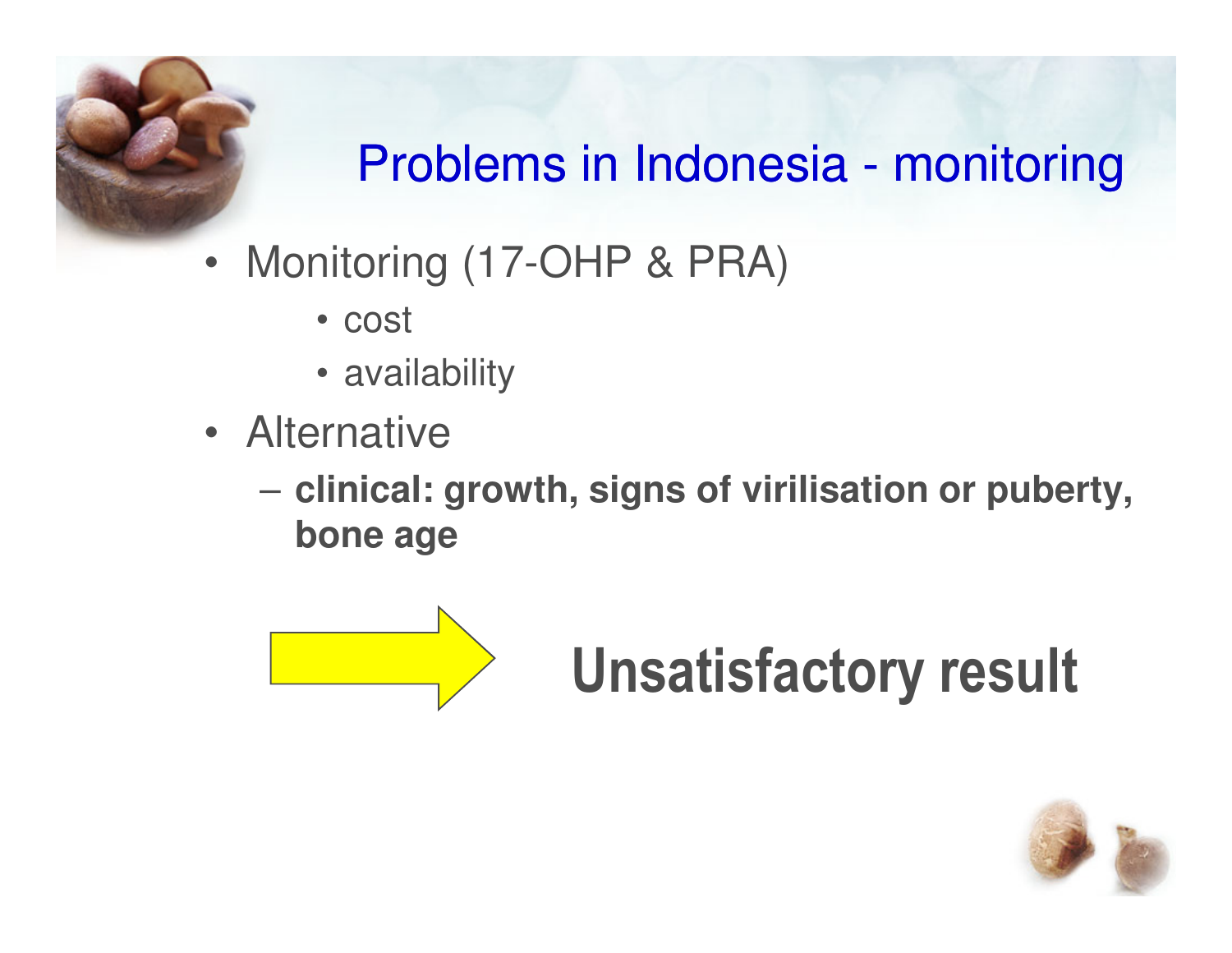

#### Team work

• Geneticist, biochemist, psychology, obstetrician, internist, radiologist, surgeon, molecular biologist and pediatric endocrinologist

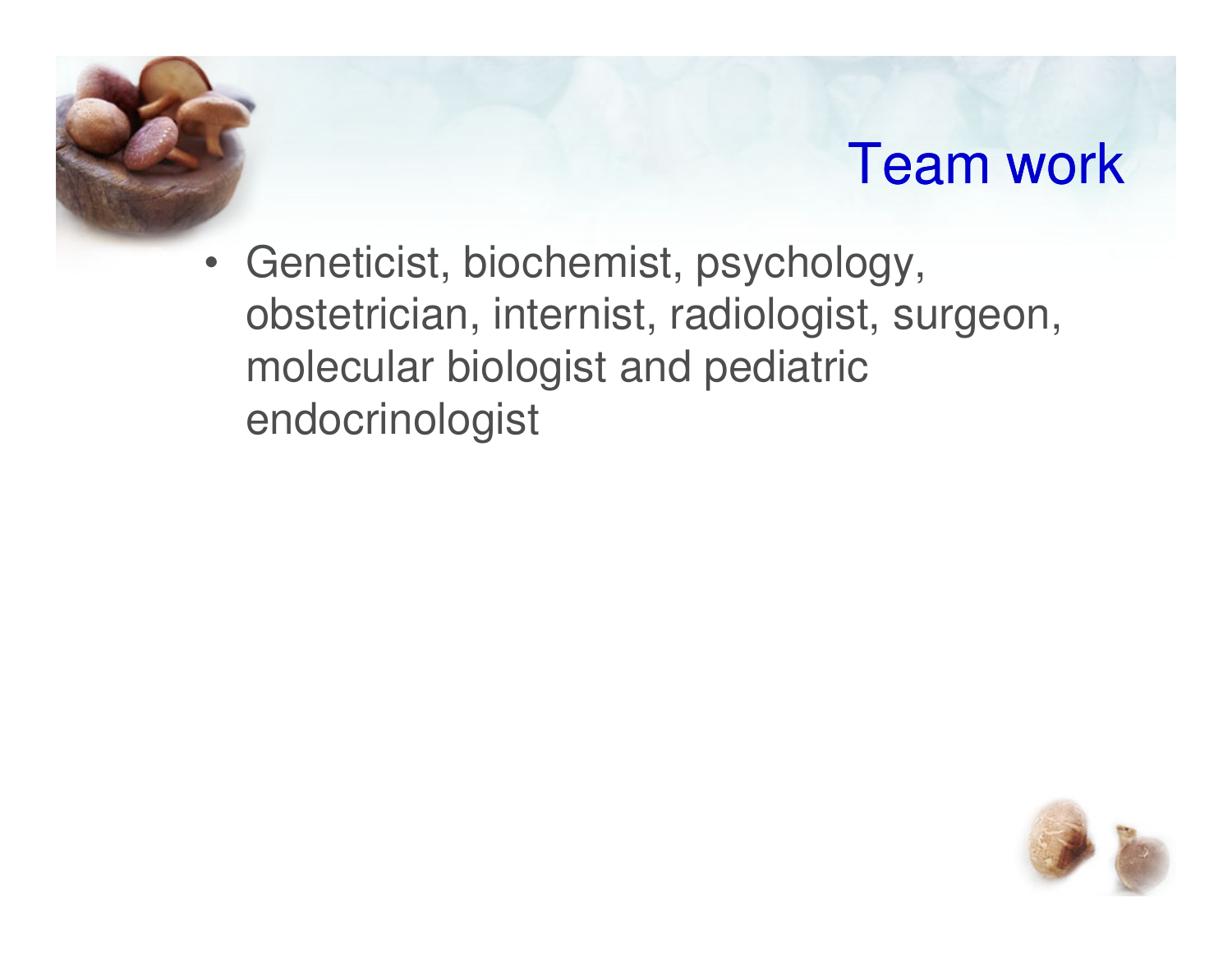#### **Conclusion**



- Growth and development of child
- Adult: short final height, fertility, and social consequences
- Current management still needs improvement
- Team work is essential
- Alternative management →research